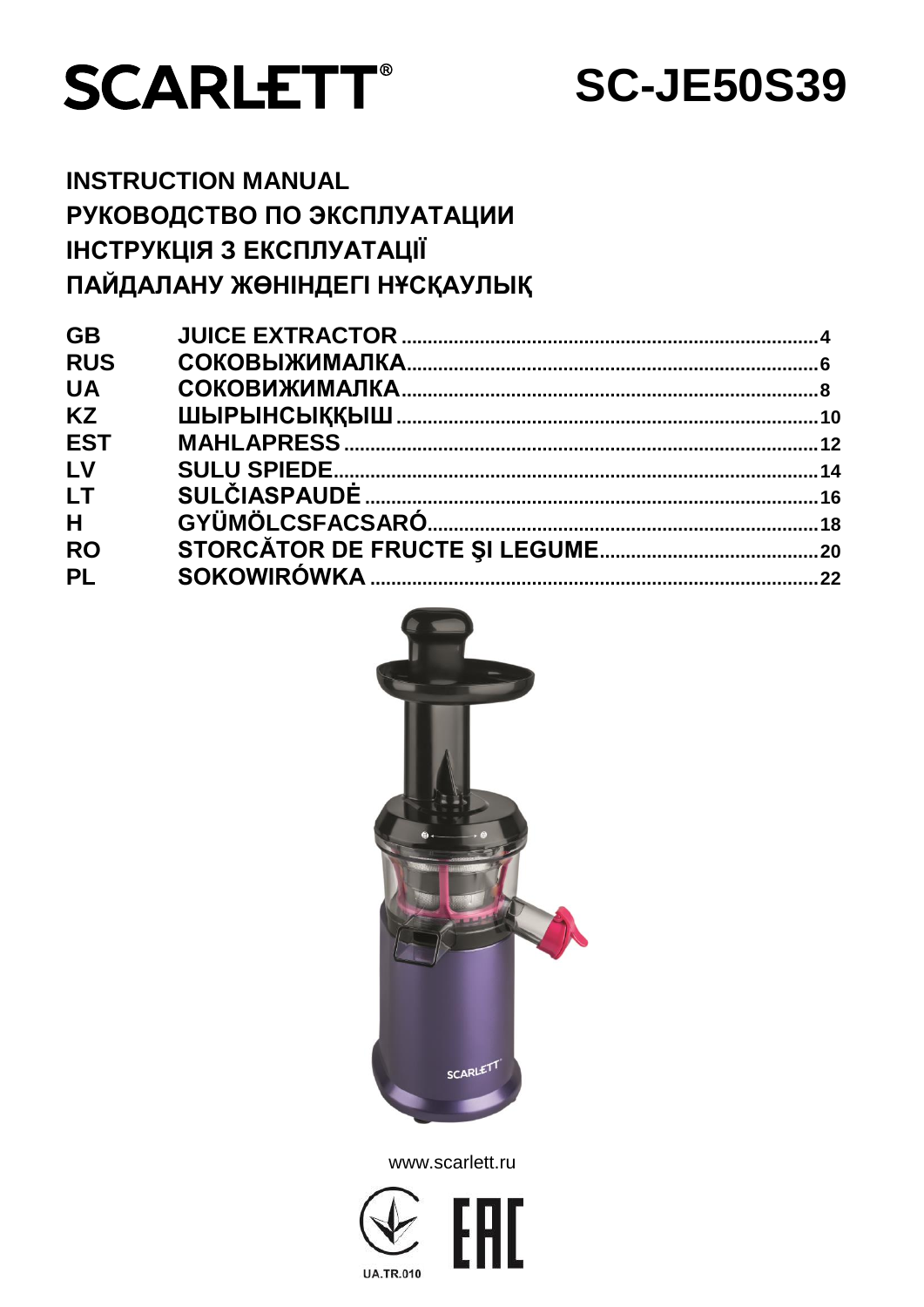- 1. Pusher
- 2. Feeding funnel
- 3. Screw
- 4. Stainless steel strainer
- 5. Rotating holder of the filter
- 6. Upper housing part
- 7. Cake Spout
- 8. Juice Spout
- 9. Housing
- 10. ON/O/R Switch
- 11. Cake Container
- 12. Juice Container
- 13. Cleaning Brush

- 1. Штовхач
- 2. Горловина для завантаження продуктів
- 3. Шнек
- 4. Сітчастий фільтр із неіржавіючої сталі
- 5. Тримач фільтра, що обертається
- 6. Верхня частина корпуса
- 7. Зливний носик для макухи
- 8. Зливний носик для соку
- 9. Корпус
- 10. Перемикач ON/O/R
- 11. Склянка для макухи
- 12. Склянка для соку
- 13. Щіточка для очищення

#### **EST KIRJELDUS**

- 1. Lükkur
- 2. Lehter
- 3. Tigu
- 4. Roostevabast terasest sõel
- 5. Pöörlev filtrihoidik
- 6. Korpuse ülaosa
- 7. Kuivmassi otsak
- 8. Mahlaotsak
- 9. Korpus
- 10. ON/O/R lüliti
- 11. Kuivmassi anum
- 12. Mahlaanum
- 13. Puhastamishari

#### **LT** APRAŠYMAS

- 1. Stūmiklis
- 2. Anga dėti produktus
- 3. Sraigtas
- 4. Tinklinis filtras iš nerūdijančio plieno
- 5. Besisukantis filtro laikiklis
- 6. Viršutinė korpuso dalis
- 7. Išspaudų išpylimo anga
- 8. Sulčių išpylimo anga
- 9. Korpusas
- 10. Perjungėjas "ON/O/R"
- 11. Išspaudų stiklinė
- 12. Sulčių stiklinė
- 13. Šepetėlis
- 14. valymui

#### **GB DESCRIPTION RUS УСТРОЙСТВО ИЗДЕЛИЯ**

- 1. Толкатель
- 2. Горловина для загрузки продуктов

 $IMA01Q$ 

- 3. Шнек
- 4. Сетчатый фильтр из нержавеющей стали
- 5. Bращающийся держатель фильтра
- 6. Верхняя часть корпуса
- 7. Сливной носик для жмыха
- 8. Сливной носик для сока с заглушкой
- 9. Моторная часть
- 10. Переключатель ON/O/R
- 11. Стакан для жмыха
- 12. Стакан для сока
- 13. Щеточка для очистки

#### **UA ОПИС KZ СИПАТТАМА**

- 1. Итергіш
- 2. Азық-түлікті салатын ұңғы
- 3. Турағыш тетік
- 4. Kабаты бар тот баспайтын болаттан жасалған торлы сүзгі
- 5. Айналмалы сүзгі ұстатқыш
- 6. Корпустың үстіңгі бөлігі
- 7. Жомға арналған құйылма шүмек
- 8. Шырынға арналған құйылма шүмек
- 9. Корпус
- 10. ON/O/R (қосу/өшіру) қосқышы
- 11. Жомға арналған стақан
- 12. Шырынға арналған стақан
- 13. Тазалауға арналған шөтке

- 1. Stampa
- 2. Produktu iepildīšanas atvere
- 3. Gliemežskrūve
- 4. Tīklveida filtrs no nerūsējoša tērauda
- 5. Rotējošs filtra turētājs
- 6. Korpusa augšdaļa
- 7. Izspaidu snīpītis
- 8. Sulas snīpītis
- 9. Korpuss
- 10. Slēdzis ON/O/R
- 11. Izspaidu glāze

3. Aprító csiga

9. Készüléktest 10. ON/O/R kapcsoló

13. Tisztítókefe

5. Forgó szűrőtartó

- 12. Sulas glāze
- 13. Tīrīšanas birstīte

2. Termékadagoló nyílás

4. Rozsdamentes acélszűrő

6. Készüléktest felső része 7. Élelmiszerhulladék-kiöntő<br>8. Gyümölcslé kiöntő orrocsk 8. Gyümölcslé kiöntő orrocska

12. Gyümölcslétároló kehely

11. Élelmiszerhulladék-tároló tartály

## 1. Toló elem

www.scarlett.ru SC-JE50S39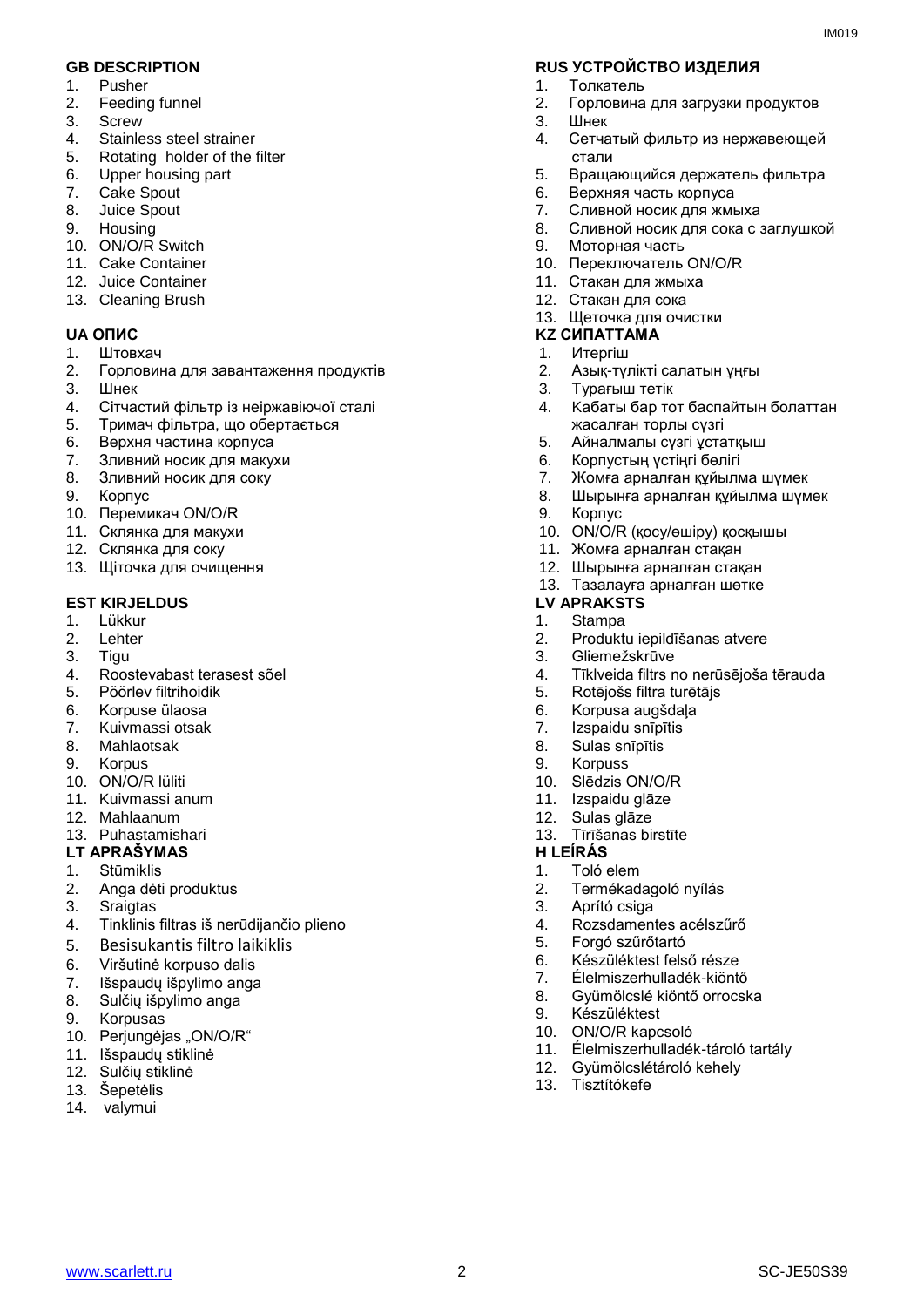#### **RO DESCRIEREA APARATULUI PL BUDOWA URZĄDZENIA**

- 1. Accesoriu de presare
- 2. Tub de alimentare cu produse
- 3. Melc
- 4. Filtru cu plasă din oţel inoxidabil
- 5. Suport rotativ filtru
- 6. Partea de sus a corpului
- 7. Orificiu de scurgere a pulpei
- 8. Orificiu de scurgere a sucului cu capac
- 9. Corp
- 10.Comutator ON/O/R
- 11.Recipient pentru pulpă
- 12.Pahar pentru suc
- 13.Perie de curăţat

- 1. Popychacz<br>2. Gardziel do
- 2. Gardziel do załadowania produktów
- 3. Wał napędowy
- 4. Filtr siatkowy ze stali nierdzewnej
- 5. Obrotowy uchwyt do filtra
- 6. Górna część obudowy
- 7. Dziobek do wytłoków
- 8. Dziobek do soku z zasłonką
- 9. Obudowa
- 10. Przełącznik ON/O/R
- 11. Pojemnik na wytłoki
- 12. Pojemnik na sok
- 13. Szczoteczka do oczyszczania

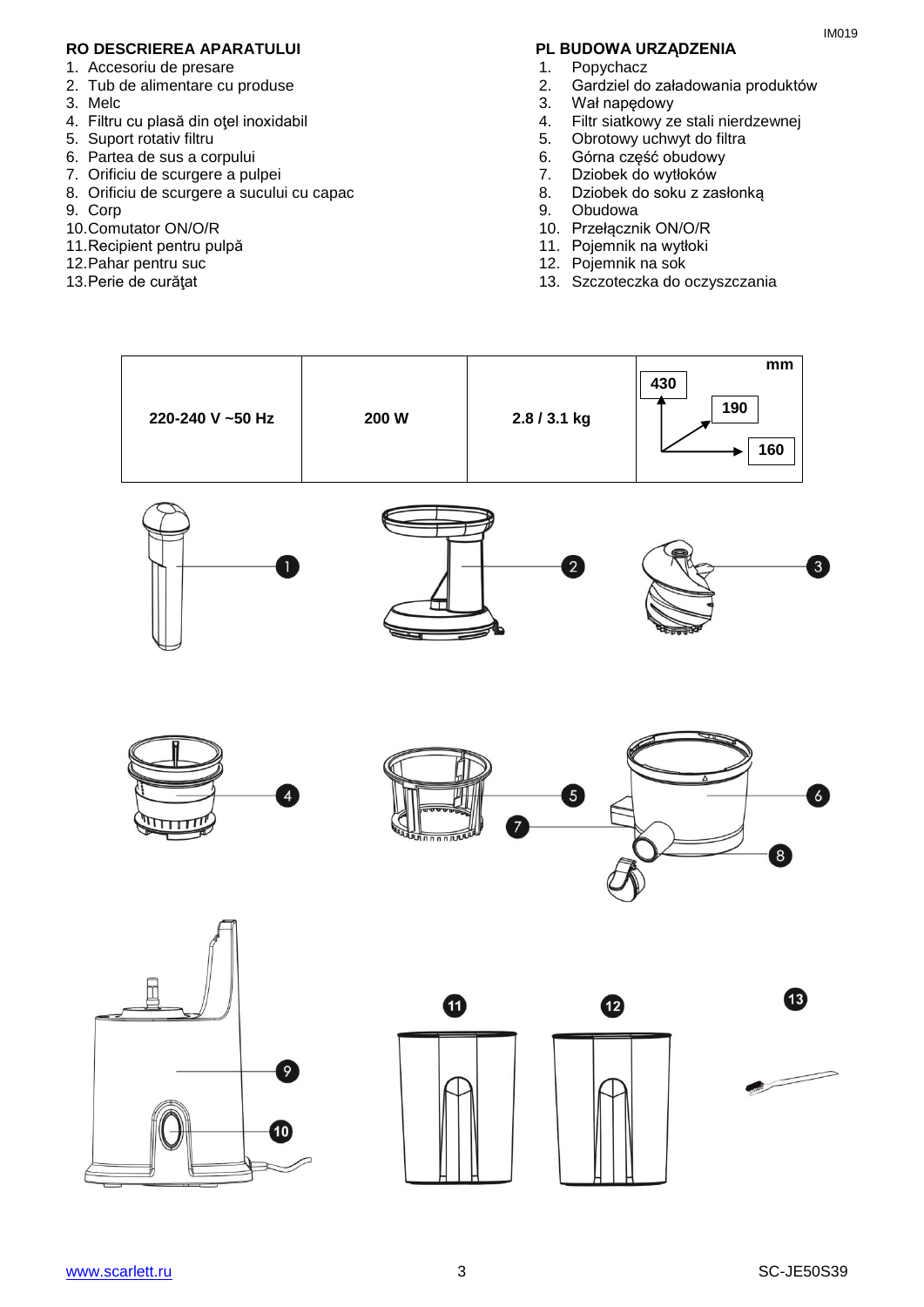#### **GB INSTRUCTION MANUAL IMPORTANT SAFEGUARDS**

- Please read these operating instructions carefully before connecting your kettle to the power supply, in order to avoid damage due to incorrect use.
- Before the first switching on check that the voltage indicated on the rating label corresponds to the mains voltage in your house.
- Incorrect operation and improper handling can lead to malfunction of the appliance and injuries to the user.
- Do not use outdoors.
- The appliance is intended for use only in domestic aims. The unit is not intended for industrial and commercial use, and also for use in:
- kitchen area for the stuff of shops, offices and the other industrial places
- $-$  farm houses
- hotels, motels, rest homes and other similar places by residents.
- **Do not disassemble the juice extractor when it is plugged to the power supply.** Always unplug the appliance from the power supply before cleaning and when not in use.
- To prevent risk of electric shock and fire, do not immerse the appliance in water or any other liquids. If it has happened, unplug it immediately and check in a service center.
- The appliance is not intended for use for [physically, sensory or mental disabled](https://www.multitran.ru/c/m.exe?t=5841801_1_2&s1=%F7%E5%EB%EE%E2%E5%EA%20%F1%20%EE%E3%F0%E0%ED%E8%F7%E5%ED%ED%FB%EC%E8%20%E2%EE%E7%EC%EE%E6%ED%EE%F1%F2%FF%EC%E8) person (including children) or for person with lack of life experience or knowledge, if only they are under supervision or have been instructed about the use of the unit by responsible person.
- Children must be under control in order not to be allowed to play with the appliance.
- Do not leave the appliance switched on when not in use.
- Do not use other attachments than those supplied.
- In case of power cord is damaged, its replacement should be done by the manufacture or service department or the other high-skill person to avoid any danger.
- Do not attempt to repair, adjust or replace parts in the appliance. Check and repair the malfunctioning appliance in the nearest service center only.
- Keep the cord away from sharp edges and hot surfaces.
- Do not pull, twist, or wrap the power cord around the appliance.
- Do not place the appliance near gas or electric oven or store at heated surface.
- Avoid contacting with moving parts.
- Warning! Do not use the appliance if the rotating strainer is damaged.
- Always make sure the safety lock is fastened correctly before switching on. The unit is designed to shut off automatically if locks are not fastened securely in place.
- Do not push products into the appliance by fingers while it is in operation. If food becomes lodged in feeder tube, use pusher to push it down. If this doesn't work, turn the motor off, unplug unit, and then disassemble juice extractor to remove remaining food.
- **Do not run juice extractor continuously for longer than 7 minute**. Turn off switch and let it rest for at least 7 minute to cool down the motor, otherwise the motor may be damaged.
- Every time make sure that the appliance is unplugged and all moving parts with motor are stopped completely before disassembling and cleaning.
- Be sure to switch off the unit after each use.
- Do not overload appliance with products.
- It is not recommended to keep the non-loaded unit more than 1 minute.
- If the product has been exposed to temperatures below 0ºC for some time it should be kept at room temperature for at least 2 hours before turning it on.
- The manufacturer reserves the right to introduce minor changes into the product design without prior notice, unless such changes influence significantly the product safety, performance, and functions.
- Production date mentioned on the unit and/or on the packing materials and documentations.

#### **PREPARATION FOR USE**

- The juice extractor is used for preparation of fresh juice of vegetables, fruits, greenery, berries and fruit sorbet as well.
- Unpack the unit and check the unit and accessories for damage.
- Thoroughly wash and dry all parts that come into contact with food.
- Wipe the outside surface of the housing with slightly damp cloth.

#### **ASSEMBLY/DISASSEMBLY**

DISASSEMBLY:

- Disconnect the appliance from mains.
- Remove the neck rotating it counter-clockwise towards the OPEN position on the unit.
- Remove the screw rotating it counter-clockwise.
- Remove the filter.
- After that remove the plastic housing part.
- ASSEMBLY:

www.scarlett.ru 4 SC-JE50S39 Before assembly make sure that the appliance is disconnected from mains and the motor is not running.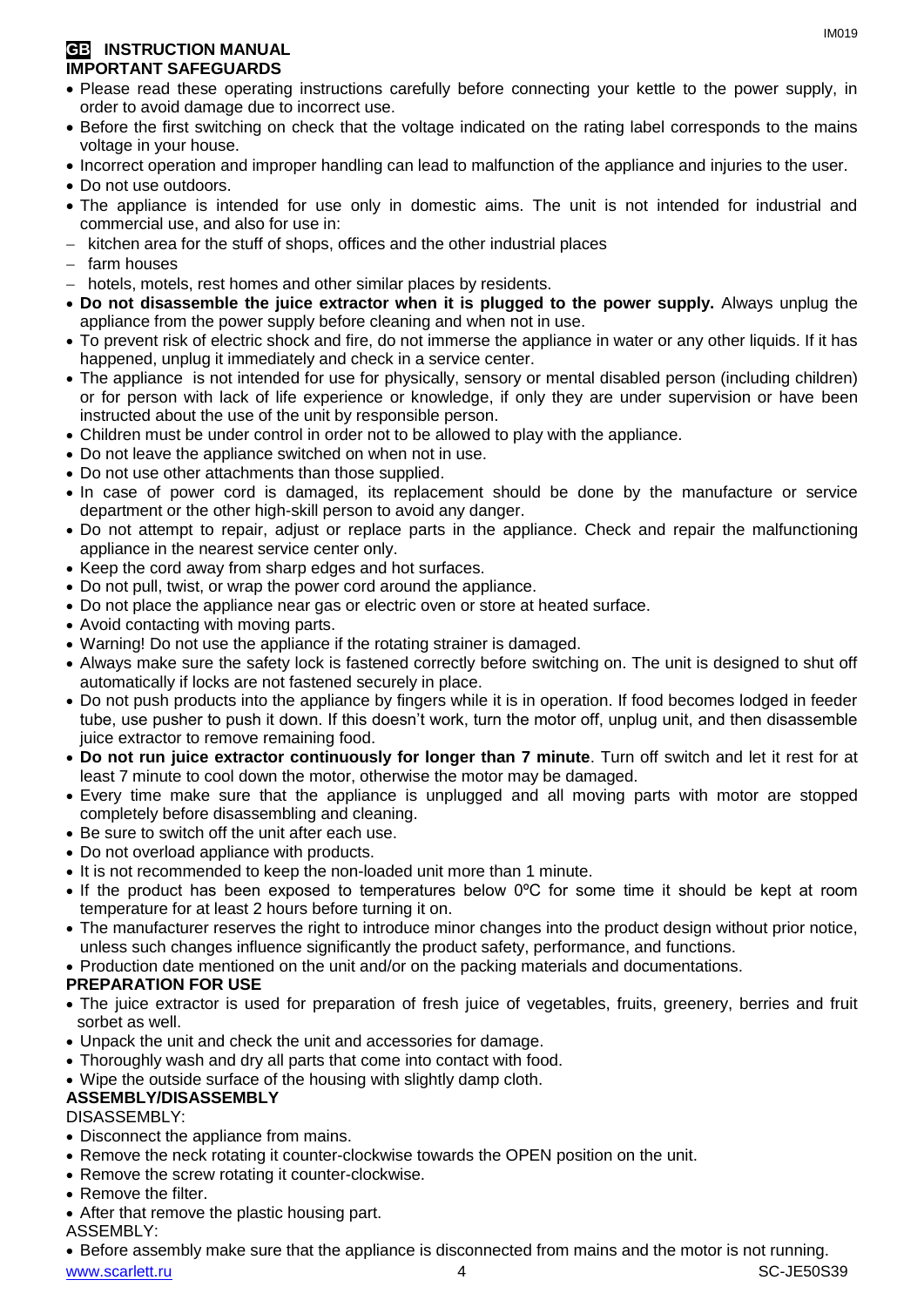- Set the transparent plastic part to the juicer body, so that the CLOSE position on the cover coincides with white circled mark on the housing.
- Install the filter.
- Then install the screw rotating it counter-clockwise up to the stop.
- Install the neck, so that the label in the form of a white circle with a closed lock coincided with a special protrusion on the housing.

#### **OPERATION**

- Wash vegetables/fruits thoroughly. Peel fruits and remove seeds, cut fruits into small pieces that would easily fit into the feeding funnel.
- Do not use the juicer for making coco juice.
- Use the juicer for making juice from:
	- Fruits: apples, oranges, pineapples, bananas, date plums, avocado, peach, mango, etc.
	- Vegetables: both for hard ones (carrot, beet, cabbage, potato, batata, Canada potato), both for soft ones (cucumber, pepper, onion, garlic), etc.
	- Berries: strawberry, raspberry, pomegranate, grapes, currant, gooseberry, bilberry, etc.
	- Greenery: celeriac, puppet, fennel, aloe, ginger, etc.
	- Leguminosae: soybeans and nuts.
- Before operation, make sure that the neck is fixed firmly.
- Connect the juice extractor to mains.
- Place the juice container under the juice spout. Place the cake container under the cake spout.
- To switch the juice extractor on, set the ON/O/R switch into the "ON" position.
- Load prepared fruits or vegetables into the juice extractor and gently press them with the pusher. NEVER PUSH FRUITS/VEGETABLES BEING LOADED INTO EXTRACTOR WITH FINGERS OR OTHER FOREIGN OBJECTS!
- **Load fruits/vegetables only when the motor is running.**
- To switch the juice extractor off, set it into the "O" position.
- The lip of the juicer is equipped with cover which can be used not only as anti-drip system, which prevents leaking the juice after the operation is finished, but also as a pulp regulator.
- If the juice is extracted with opened cover, then there will be pieces of fruits and pulp on it. If the cover is closed during operation, then the cleanliness of juice spout will be changed depending on the time of juicer operation.
- The longer juicer is working with closed cover, the cleaner juice will be as a result.
- In order to get the cleanest juice it is necessary to use no more than one glass of products.
- Do not use more products than can be appropriate for one glass of juice.
- The juicer is equipped with reverse function. If the juice extractor is plugged up, set the switch to the "R" position. The screw will start rotating in the opposite direction.
- After operation, switch the appliance off and disconnect it from mains.

#### **ADVANTAGES**

- Technology «Soft Press» allows to receive juice with max content of vitamins, antioxidants and other nutrients. The juice extractor cannot be used for making juice from bananas, apricots, mangoes, and papaya.
- It cannot be used to obtain juice from coconuts and other hard fruits and vegetables.
- After operation, switch the appliance off and disconnect it from mains.

#### **CLEANING**

- Remove and wash all removable parts in warm soapy water. Rinse filter assembly from under side for easy removal of residue from strainer holes. Do not use a dishwasher or very hot water.
- Do not use steel woods, abrasive cleaners or scouring pad on appliance.
- To clean the outside of the motor unit, use a damp sponge.
- Never immerse the body in water.
- Some vegetables, such as carrots, may cause discoloration of the plastic. Reduce this by washing parts immediately after use with small amount of non-abrasive cleaner on a cloth, rub gently, then rinse well and dry.
- The grating filter must be replaced as soon as any signs of damage or wear and tear appear.

#### **STORAGE**

• Store assembled cleaned and dried juice extractor in a dry place.

The symbol on the unit, packing materials and/or documentations means used electrical and electronic units and battery's should not be toss in the garbage with ordinary household garbage. These units should be pass to special receiving point.

For additional information about actual system of the garbage collection address to the local authority.

Valid utilization will help to save valuable resources and avoid negative work on the public health and environment which happens with incorrect using garbage.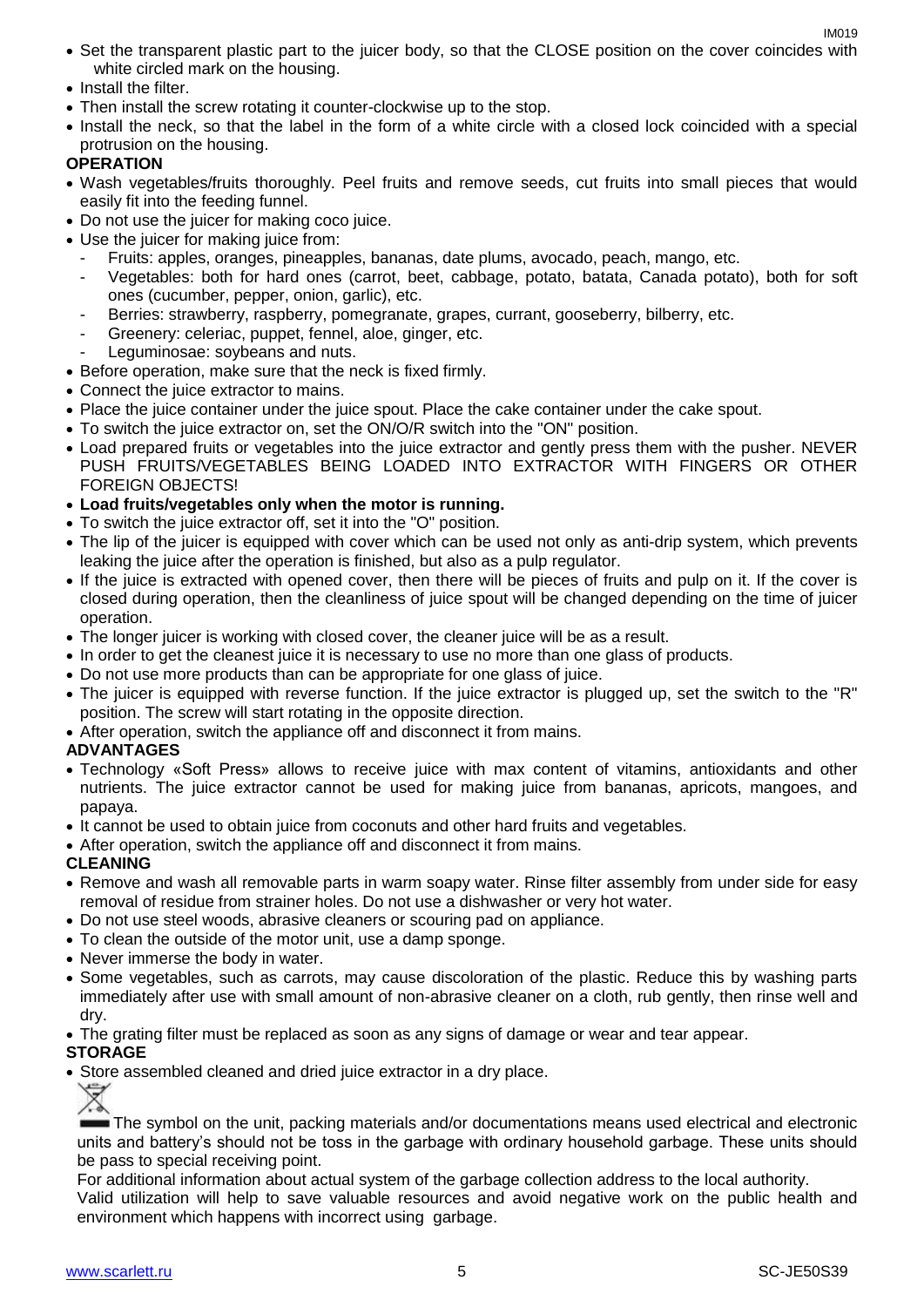#### **RUS РУКОВОДСТВО ПО ЭКСПЛУАТАЦИИ МЕРЫ БЕЗОПАСНОСТИ**

- Внимательно прочитайте данную инструкцию перед эксплуатацией прибора во избежание поломок при использовании.
- Перед первоначальным включением проверьте, соответствуют ли технические характеристики, указанные на изделии параметрам электросети.
- Неправильное обращение может привести к поломке изделия, нанести материальный ущерб и причинить вред здоровью пользователя.
- Не использовать вне помещений.
- Прибор предназначен для использования только в бытовых целях согласно данному Руководству по эксплуатации. Прибор не предназначен для промышленного и коммерческого применения, а также для использования:
- в кухонных зонах для персонала в магазинах, офисах и прочих производственных помещениях;
- в фермерских домах;
- клиентами в гостиницах, мотелях, пансионатах и других похожих мест проживания.
- **Запрещается разбирать соковыжималку, если она подключена к электросети.** Всегда отключайте устройство от электросети перед очисткой, или если Вы его не используете.
- Во избежание поражения электрическим током и возгорания, не погружайте прибор или шнур питания в воду или другие жидкости. Если это произошло, немедленно отключите его от электросети и обратитесь в Сервисный центр для проверки.
- Прибор не предназначен для использования лицами (включая детей) с пониженными физическими, сенсорными или умственными способностями или при отсутствии у них жизненного опыта или знаний, если они не находятся под присмотром или не проинструктированы об использовании прибора лицом, ответственным за их безопасность.
- Дети должны находиться под присмотром для недопущения игр с прибором.
- Не оставляйте включенный прибор без присмотра.
- Не используйте принадлежности, не входящие в комплект поставки.
- При повреждении шнура питания его замену, во избежание опасности, должны производить изготовитель, сервисная служба или подобный квалифицированный персонал.
- Не пытайтесь самостоятельно ремонтировать устройство. При возникновении неполадок обращайтесь в ближайший Сервисный центр.
- Следите, чтобы шнур питания не касался острых кромок и горячих поверхностей.
- Не тяните, не перекручивайте и ни на что не наматывайте шнур питания.
- Не ставьте прибор на горячую газовую или электрическую плиту, не располагайте его поблизости от источников тепла.
- Не прикасайтесь к движущимся частям прибора.
- Предупреждение! Не используйте прибор, если сетчатый фильтр поврежден.
- Перед включением прибора убедитесь, что крышка надежно зафиксирована. Ваш прибор оснащен системой безопасности, которая автоматически отключает прибор при неправильной установке крышки.
- Запрещается проталкивать продукты пальцами. Если кусочки фруктов застряли в приёмной горловине, воспользуйтесь толкателем. Если это не помогло, выключите двигатель и отключите прибор от электросети, разберите его и прочистите забившиеся места.
- **Не допускается непрерывная работа свыше 7 минут. Перерыв между включениями должен составлять не менее 7минут.**
- Каждый раз перед разборкой и очисткой отключайте устройство от электросети. Все вращающиеся части и двигатель должны полностью остановиться.
- Каждый раз после окончания работы обязательно выключайте устройство.
- Не перегружайте прибор продуктами.
- Не рекомендуется оставлять соковыжималку включенной на холостом ходу более 1 минуты.
- Если изделие некоторое время находилось при температуре ниже 0°С, перед включением его следует выдержать в комнатных условиях не менее 2 часов.
- Производитель оставляет за собой право без дополнительного уведомления вносить незначительные изменения в конструкцию изделия, кардинально не влияющие на его безопасность, работоспособность и функциональность.
- Дата производства указана на изделии и/или на упаковке, а также в сопроводительной документации.

#### **ПОДГОТОВКА**

- Прибор служит для приготовления свежевыжатых соков из овощей, фруктов, зелени, ягод.
- Распакуйте прибор и проверьте, не повреждены ли изделие и принадлежности.
- Тщательно вымойте части, которые будут соприкасаться с продуктами и просушите.
- Снаружи корпус протрите мягкой слегка влажной тканью.

IM<sub>019</sub>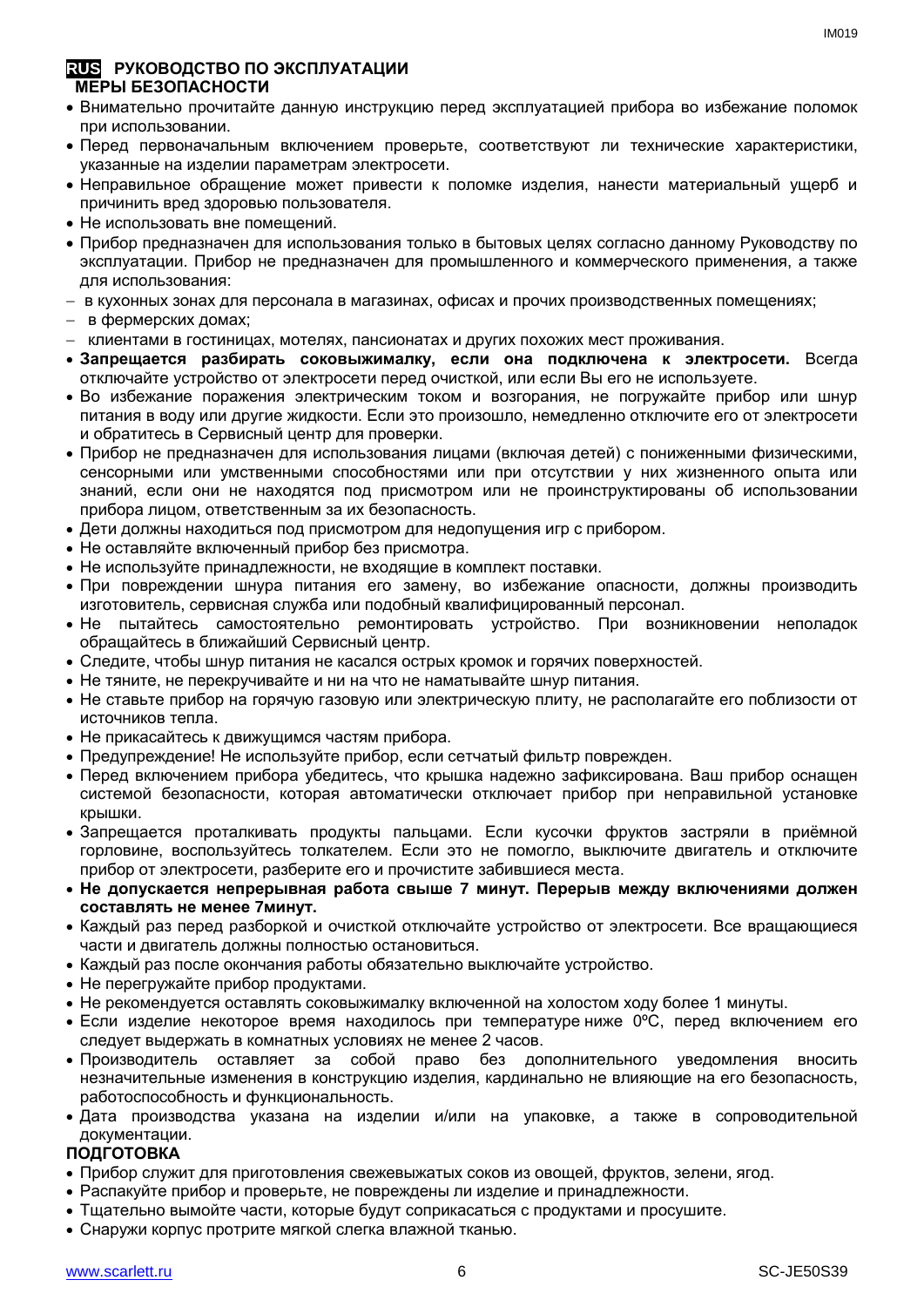#### **СБОРКА / РАЗБОРКА**

#### РАЗБОРКА:

- Отключите прибор от электросети.
- Снимите горловину, повернув ее против часовой стрелки, в направлении положения «открыто» на верхней части корпуса.
- Извлеките шнек, повернув его против часовой стрелки.
- Выньте фильтр и держатель фильтра.
- После чего снимите верхнюю часть корпуса.

СБОРКА:

- Перед сборкой убедитесь, что двигатель выключен и прибор отключен от сети.
- Установите верхнюю часть корпуса на моторную часть.
- Соедините фильтр с держателем и установите их в верхнюю часть корпуса, так чтобы знак треугольника на фильтре совпал с аналогичным знаком на верхней части корпуса.
- Затем установите шнек, повернув его до упора по часовой стрелке.
- Установите горловину таким образом, чтобы метка с закрытым замком совпала со знаком треугольника на верхней части корпуса.

#### **РАБОТА**

- Тщательно вымойте овощи / фрукты. Удалите твердую кожуру и косточки, порежьте на небольшие кусочки, которые бы легко проходили в загрузочную горловину. ВНИМАНИЕ:
- Соковыжималку нельзя использовать для получения сокa из кокосов.
- Соковыжималку можно использовать для получения сока из:
- из фруктов: яблоки, апельсины, ананасы, бананы, хурма, авокадо, персик, манго и т.д.
- из овошей: как твердых (морковь, свекла, капуста, картофель, батат, топинамбур), так и из мягких (огурцы, сладкий перец, лук, чеснок) и т.д.
- из ягод: клубника, малина, гранат с косточками, виноград с косточками и без, смородина, крыжовник, черника и т.д.
- из трав и кореньев: сельдерей, петрушка, укроп, алоэ, имбирь и т.д.
- из бобовых и орехов: соя и орехи.
- Перед началом работы убедитесь, что горловина надёжно зафиксирована.
- Подключите соковыжималку к электросети.
- Поставьте под носик для сока емкость для сока, а под носик для жмыха, емкость для жмыха.
- Переведите переключатель ON/O/R в положение ON, чтобы включить соковыжималку.
- Загрузите подготовленные овощи / фрукты в соковыжималку, слегка придавливая толкателем.
- НИ В КОЕМ СЛУЧАЕ НЕ ДЕЛАЙТЕ ЭТО ПАЛЬЦАМИ ИЛИ ПОСТОРОННИМИ ПРЕДМЕТАМИ.

#### **Загружайте продукты только при работающем двигателе.**

- Чтобы выключить переведите в положение O.
- На носике соковыжималки находится «заглушка» она одновременно является не только системой «антикапля», которая предотвращает протечку сока после окончания работы, но и регулятором мякоти.
- Если выжимать сок с открытой заглушкой, то он получится с кусочками фруктов и мякотью. Если в процессе работы заглушку закрыть, то в зависимости от времени, которое будет работать соковыжималка с закрытым отсеком для сока, будет меняться его чистота.
- Чем дольше соковыжималка работает с закрытой заглушкой, тем чище будет сок на выходе.
- Для получения сока максимальной чистоты нужно использовать продуктов не более чем на один стакан. При несоблюдении этих условий результат не будет удовлетворительным.
- Не используйте продуктов больше чем для получения сока на один стакан, так как это может привести к неисправности прибора.
- Соковыжималка оснащена функцией реверс. Если соковыжималка забилась, переведите переключатель в положение R, шнек начнет вращаться в обратном направлении.
- По окончании работы отключите соковыжималку от электросети.

#### **ПРЕИМУЩЕСТВА**

 Технология «Soft Press» позволяет получить сок с максимальным содержанием витаминов, антиоксидантов и других полезных веществ.

#### **ОЧИСТКА**

- Вымойте все съёмные части тёплой водой с мылом. Не используйте для этого посудомоечную машину.
- Не используйте для очистки металлические щетки, абразивные моющие средства или шкурку.
- Снаружи корпус протирайте влажной губкой.
- Не погружайте корпус в воду.
- Съемные пластиковые части соковыжималки могут окраситься некоторыми продуктами, например, морковью. Поэтому сразу по окончании работы следует вымыть их с небольшим количеством неабразивного средства, после чего тщательно вымыть и высушить.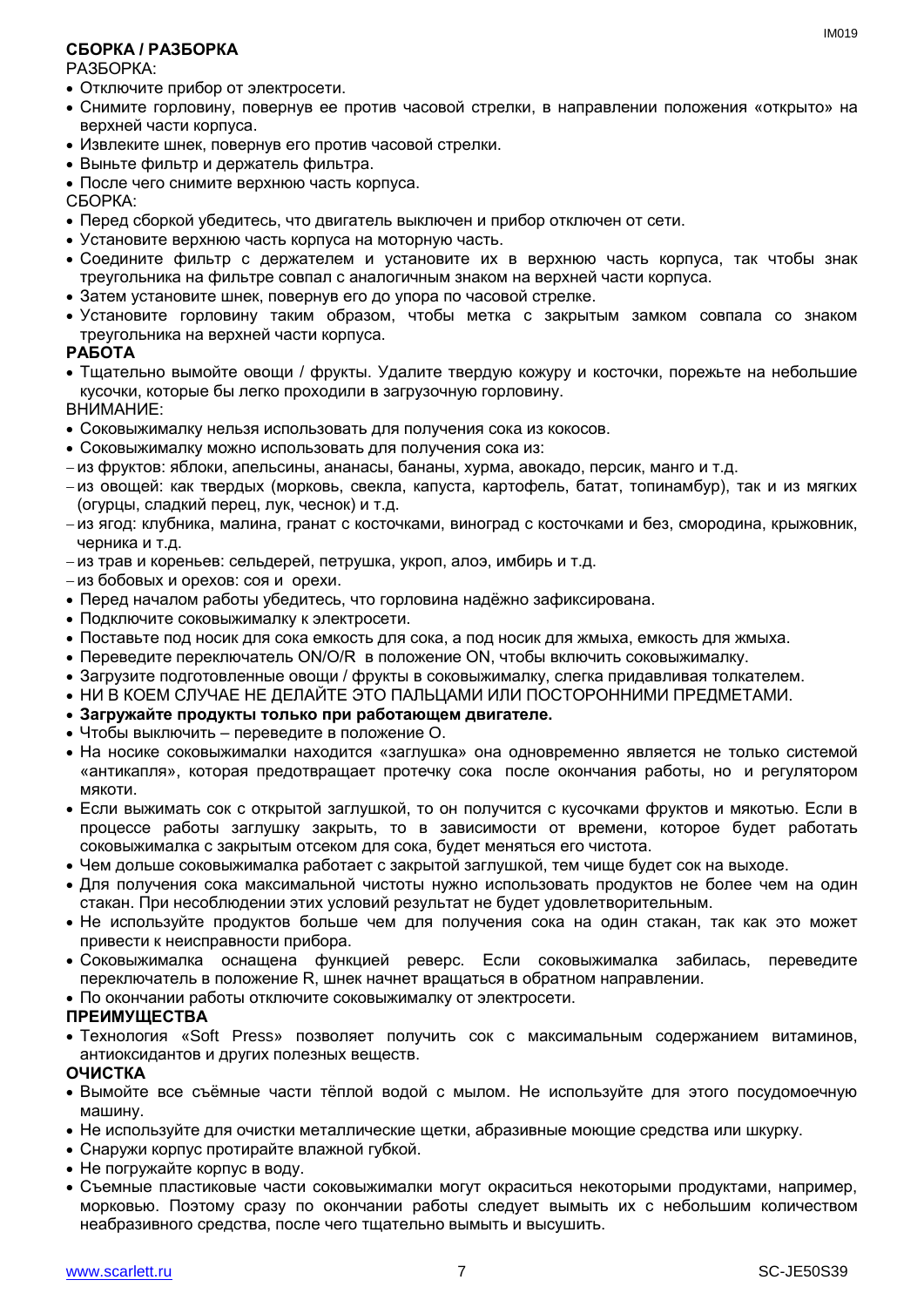#### **ХРАНЕНИЕ**

- Храните вымытую и высушенную соковыжималку в собранном виде в сухом месте.
- Данный символ на изделии, упаковке и/или сопроводительной документации означает, что использованные электрические и электронные изделия и батарейки не должны выбрасываться вместе с обычными бытовыми отходами. Их следует сдавать в специализированные пункты приема.
- Для получения дополнительной информации о существующих системах сбора отходов обратитесь к местным органам власти.
- Правильная утилизация поможет сберечь ценные ресурсы и предотвратить возможное негативное влияние на здоровье людей и состояние окружающей среды, которое может возникнуть в результате неправильного обращения с отходами.

### **UA ІНСТРУКЦІЯ З ЕКСПЛУАТАЦІЇ**

- Шановний покупець! Ми вдячні Вам за придбання продукції торговельної марки SCARLETT та довіру до нашої компанії. SCARLETT гарантує високу якість та надійну роботу своєї продукції за умови дотримання технічних вимог, вказаних в посібнику з експлуатації.
- Термін служби виробу торгової марки SCARLETT у разі експлуатації продукції в межах побутових потреб та дотримання правил користування, наведених в посібнику з експлуатації, складає 2 (два) роки з дня передачі виробу користувачеві. Виробник звертає увагу користувачів, що у разі дотримання цих умов, термін служби виробу може значно перевищити вказаний виробником строк.

#### **МІРИ БЕЗПЕКИ**

- Уважно прочитайте дану інструкцію перед експлуатацією приладу, щоб запобігти поломок при використанні.
- Перед першим вмиканням перевірте, чи відповідають технічні характеристики виробу, позначені на наклейці, параметрам електромережі.
- Невiрне використання може призвести до поломки виробу, завдати матеріального урону та шкоди здоров'ю користувача.
- Не використовуйте поза приміщеннями.
- Прилад призначений для використання тільки в побутових цілях. Прилад не призначений для промислового та комерційного застосування, а також для використання:
- у кухонних зонах для персоналу в магазинах, офісах та інших виробничих приміщеннях;
- у фермерських будинках;
- клієнтами у готелях, мотелях, пансіонатах та інших схожих місцях проживання.
- **Заборонено розбирати Соковижималку, якщо вона підключена до електромережі.** Завжди вимикайте пристрій з електромережі перед очищенням, або якщо Ви його не використовуєте.
- Щоб запобігти враження електричним струмом і загорання, не занурюйте прилад у воду чи інші рідини. Якщо це відбулося, негайно вимкніть його з мережі та зверніться до Сервісного центру для перевірки.
- Прилад не призначений для використання особами (у тому числі дітей) зі зниженими фізичними, сенсорними чи розумовими здібностями або за відсутності в них життєвого досвіду чи знань, якщо вони не знаходяться під наглядом чи не проінструктовані про використання приладу особою, що відповідає за їхню безпеку.
- Діти повинні знаходитись під наглядом задля недопущення ігор з приладом.
- Не залишайте ввімкнений прилад без нагляду.
- Не використовуйте приладдя, що не входить до комплекту поставки.
- У разі пошкодження кабелю живлення його заміну, задля запобігання небезпеці, повинен здійснювати виробник, сервісна служба чи подібний кваліфікований персонал.
- Не намагайтеся самостійно ремонтувати прилад. При виникненні неполадок звертайтеся до найближчого Сервісного центру.
- Стежте, щоби шнур живлення не торкався гострих крайок та гарячих поверхонь.
- Не тягніть за шнур живлення, не перекручуйте та ні на що не намотуйте його.
- Не ставте прилад на гарячу газову чи електричну плиту, та не розташовуйте біля джерел тепла.
- Не торкайтеся під час роботи частин приладу, що рухаються.
- Попередження! Не використовувати прилад, якщо сито, що обертається, пошкоджено.
- Перед вмиканням приладу переконайтесь, що кришка надійно зафіксована. Прилад обладнаний системою безпеки, яка автоматично вимикає його, якщо кришка установлена невірно.
- Заборонено проштовхувати продукти пальцями. Якщо шматочки фруктів застрягли у прийомній горловині, скористайтеся штовхальником. Якщо це не допомогає, виключіть прилад та вимкніть його з електромережі, потім розберіть соковижималку та прочистіть захряслі місця.
- **Максимальна тривалість безперервної праці – не більше 7 хвилин з перервою не менше 7 хвилин.**
- Кожного разу перед розбиранням та очищенням вимикайте прилад з електромережі. Всі обертові частини та двигун мають цілком зупинитись.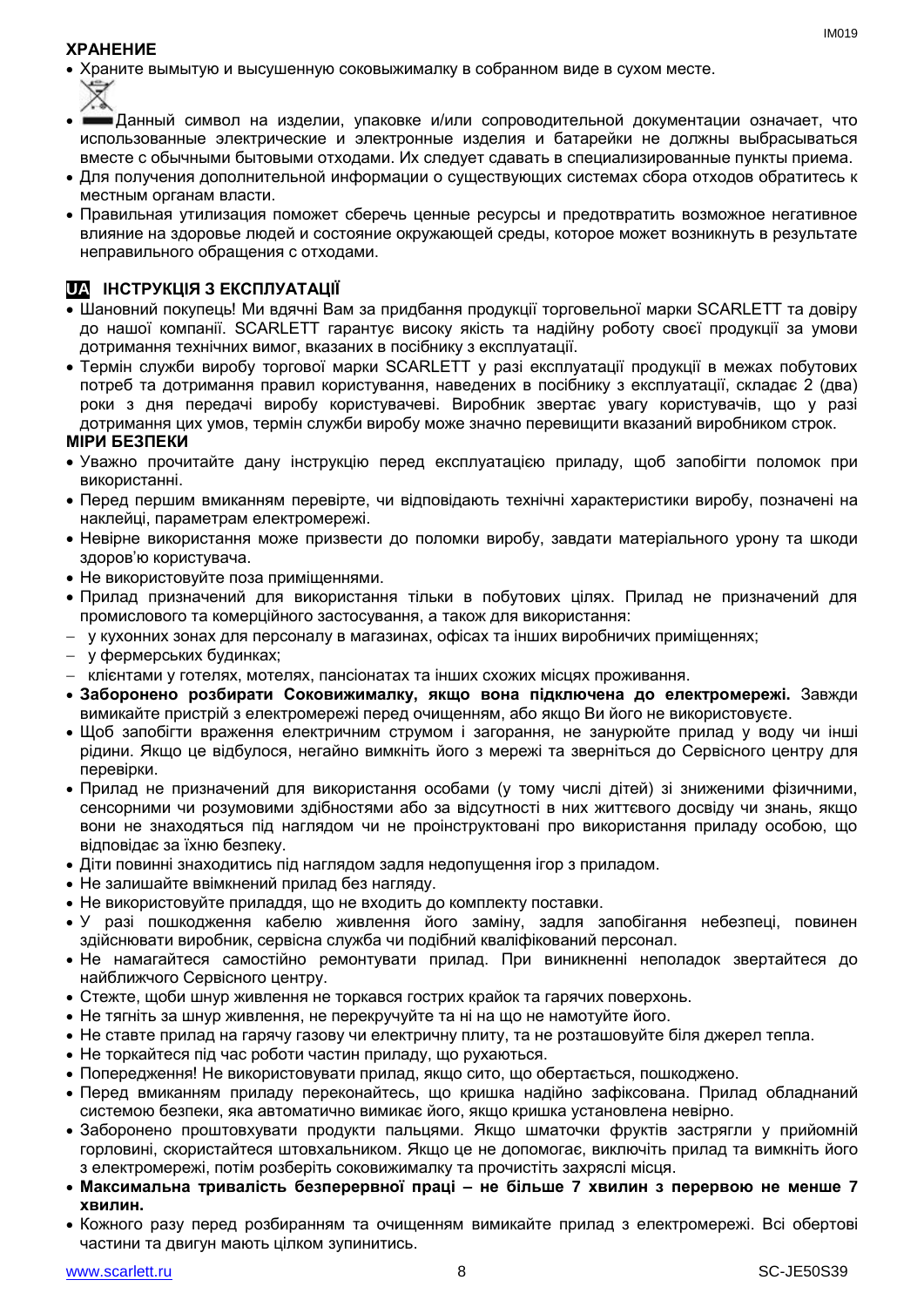- Кожного разу наприкінці роботи обов'язково вимикайте пристрій.
- Не перевантажуйте прилад продуктами.
- Не рекомендується залишати соковижималку включеної на холостому ходу більше 1 хв.
- Якщо виріб деякий час знаходився при температурі нижче 0ºC, перед увімкненням його слід витримати у кімнаті не менше 2 годин.
- Виробник залишає за собою право без додаткового повідомлення вносити незначні зміни до конструкції виробу, що кардинально не впливають на його безпеку, працездатність та функціональність.
- Дата виробництва вказана на виробі та/або на упаковці, а також у супровідній документації.
- Обладнання відповідає вимогам Технічного регламенту обмеження використання деяких небезпечних речовин в електричному та електронному обладнанні.

#### **ПІДГОТОВКА**

- Прилад призначений для приготування свіжовижатих соків з овочів, фруктів, зелені, ягід, а також фруктового сорбету.
- Розпакуйте прилад та перевірте, чи не пошкоджені виріб та приналежності.
- Ретельно вимийте частини, що будуть торкатися продуктів та просушіть.
- Спочатку корпус протріть м'якою злегка вологою тканиною.

#### **ЗБИРАННЯ / РОЗБИРАННЯ**

РОЗБИРАННЯ:

- Вимкніть прилад з електромережі.
- Зніміть горловину, повернувши її проти годинникової стрілки, у напрямку положення «відчинено» на верхній частині корпуса.
- Вийміть шнек, повернувши його проти годинникової стрілки.
- Вийміть фільтр та тримач фільтра.
- Після чого зніміть верхню частину корпуса.

СКЛАДАННЯ:

- Перед складанням переконайтеся в тому, що двигун вимкнено й прилад вимкнено з мережі.
- Встановіть верхню частину корпуса на моторну частину.
- З'єднайте фільтр з тримачем й встановіть їх у верхню частину корпуса, так щоб знак трикутника на фільтрі співпав з аналогічним знаком на верхній частині корпуса.
- Потім встановіть шнек, повернувши його до упору за годинниковою стрілкою.
- Встановіть горловину таким чином, щоб мітка із зачиненим замком співпала зі знаком трикутника на верхній частині корпуса.

#### **РОБОТА**

 Ретельно вимийте овочі / фрукти. Видаліть тверду шкірку та кісточки, поріжте на невеликі шматочки, які б легко проходили у завантажувальну горловину.

УВАГА:

- Соковитискач не можна використовувати для отримання соку з кокосів.
- Соковитискач можна використовувати для отримання соку з:
- фруктів: яблука, апельсини, ананаси, банани, хурма, авокадо, персик, манго та ін.
- овочів: як з твердих (морква, буряк, капуста, картопля, батат, топінамбур), так і з м'яких (огірки, солодкий перець, цибуля, часник) та ін.
- ягід: полуниця, малина, гранат з кісточками, виноград з кісточками й без них, смородина, аґрус, чорниця та ін.
- з трав та коренів: селера, петрушка, кріп, алое, імбир та ін.
- з бобових та горіхів: соя та горіхи.
- Перед початком роботи переконайтеся в тому, що горловина надійно зафіксована.
- Увімкніть соковитискач в електромережу.
- Покладіть під носик для соку ємність для соку, а під носик для жмиху, ємність для жмиху.
- Переведіть перемикач ON/O/R в положення ON, щоб увімкнути соковитискач.
- Завантажте підготовлені овочі / фрукти у соковитискач, злегка притискаючи їх штовхачем.
- НІ В ЯКОМУ РАЗІ НЕ РОБІТЬ ЦЬОГО ПАЛЬЦЯМИ ЧИ СТОРОННІМИ ПРЕДМЕТАМИ.

#### **Завантажуйте продукти тільки при працюючому двигуні.**

- Щоб вимкнути переведіть у положення O.
- На носику соковитискача знаходиться «заглушка» вона одночасно є не тільки системою «антикрапля», яка попереджає витік соку після закінчення роботи, але й регулятором м'якоті.
- Якщо витискати сік з відчиненою заглушкою, то він вийде зі шматочками фруктів та м'якоттю. Якщо в процесі роботи заглушку закрити, то в залежності від часу, протягом якого буде працювати соковитискач з зачиненим відсіком для соку, буде змінюватися його чистота.
- Чим довше соковитискач працює із зачиненою заглушкою, тим чистішим буде сік на виході.
- Для отримання соку максимальної чистоти потрібно використати продуктів не більше ніж на одну склянку. У разі невиконання цих умов результат не буде задовільним.
- Не використовуйте продуктів більше ніж для отримання соку на одну склянку, оскільки це може призвести до несправності приладу.

IM019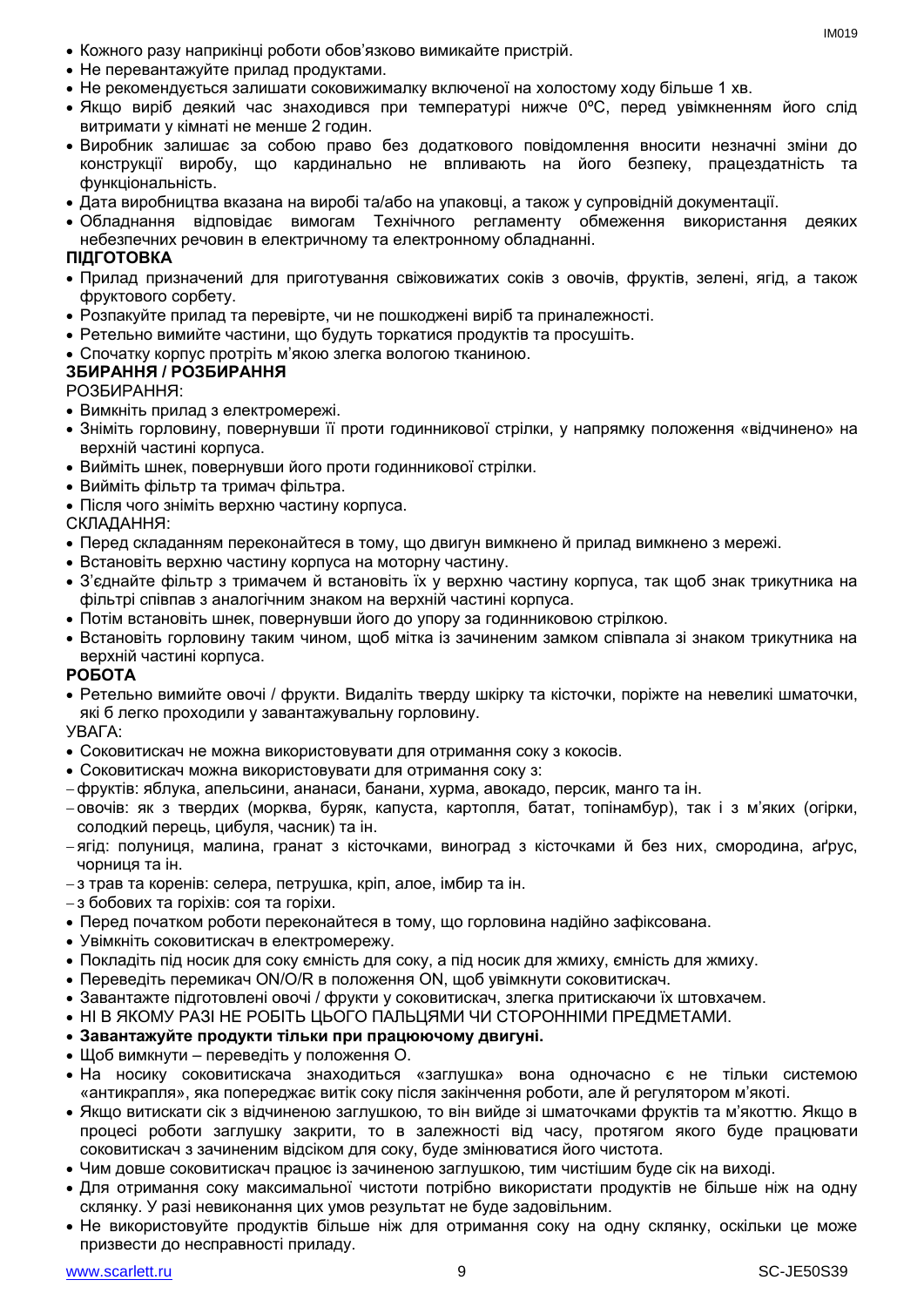- Соковитискач оснащений функцією реверс. Якщо соковитискач засмітився, переведіть перемикач у положення R, шнек почне обертатися у зворотному напрямку.
- Після завершення роботи вимкніть соковитискач з електромережі.

#### **ПЕРЕВАГИ**

 Технологія «Soft Press» дозволяє отримати сік з максимальним вмістом вітамінів, антиоксидантів та інших корисних речовин.

#### **ОЧИЩЕННЯ**

- Вимийте усі знімні частини теплою водою з милом. Фільтр зручніше промивати зі зворотної сторони. Не використовуйте для цього посудомийну машину.
- Не використовуйте при очищенні металеві щітки, абразивні миючі речовини чи шкірку.
- Зовні корпус витирайте вологою губкою.
- Не занурюйте корпус у воду.
- Деякі продукти, наприклад, морква, можуть зафарбувати пластмасові частини соковижималки, тому їх варто відразу ж наприкінці роботи вимити з невеликою кількістю неабразивного засобу, після чого ретельно промити та висушити.
- При перших ознаках несправності чи зносу сітчатий фільтр слід змінити.

#### **ЗБЕРЕЖЕННЯ**

Зберігайте вимиту та висушену соковижималку в зібраному стані у сухому місці.

Цей символ на виробі, упаковці та/або в супровідній документації означає, що електричні та електронні вироби, а також батарейки, що були використані, не повинні викидатися разом із звичайними побутовими відходами. Їх потрібно здавати до спеціалізованих пунктів прийому.

Для отримання додаткової інформації щодо існуючих систем збору відходів зверніться до місцевих органів влади.

Належна утилізація допоможе зберегти цінні ресурси та запобігти можливому негативному впливу на здоров'я людей і стан навколишнього середовища, який може виникнути в результаті неправильного поводження з відходами.

#### **KZ ПАЙДАЛАНУ ЖӨНІНДЕГІ НҰСҚАУЛЫҚ**

- Құрметті сатып алушы! SCARLETT сауда таңбасының өнімін сатып алғаныңыз үшін және біздің компанияға сенім артқаныңыз үшін Сізге алғыс айтамыз. Іске пайдалану нұсқаулығында суреттелген техникалық талаптар орындалған жағдайда, SCARLETT компаниясы өзінің өнімдерінің жоғары сапасы мен сенімді жұмысына кепілдік береді.
- SCARLETT сауда таңбасының бұйымын тұрмыстық мұқтаждар шеңберінде пайдаланған және іске пайдалану нұсқаулығында келтірілген пайдалану ережелерін ұстанған кезде, бұйымның қызмет мерзімі бұйым тұтынушыға табыс етілген күннен бастап 2 (екі) жылды құрайды. Аталған шарттар орындалған жағдайда, бұйымның қызмет мерзімі өндіруші көрсеткен мерзімнен айтарлықтай асуы мүмкін екеніне өндіруші тұтынушылардың назарын аударады.

#### **ҚАУІПСІЗДІК ШАРАЛАРЫ**

- Пайдалану кезінде бұзылмауы үшін құралды қолданудың алдында осы нұсқауды ықыласпен оқып шығыңыз.
- Алғашқы қосудың алдында бұйымның техникалық сипаттамасының жапсырмадағы, электр жүйесінде көрсетілген параметрлеріне сәйкестігін тексеріңіз.
- Дұрыссыз қолдау бұйымның бұзылуына әкеліп соғуы, заттай зиян іп келтіріп және пайдаланушының денсаулығына зиян тигізуі мүмкін.
- Жайдан тыс қолданылмайды.
- Аспап тек тұрмыстық мақсаттарда ғана пайдалануға арналған. Аспап өнеркәсіптік және сауда-саттық мақсатында қолдануға, сондай-ақ мына жерлерде пайдалануға арналмаған:
- дүкендердегі, кеңселердегі және басқа да өнеркәсіптік үй-жайлардағы қызметкерлерге арналған асүй аймақтарында;
- фермерлердің үйлерінде;
- қонақүйлерде, мотельдерде, пансионаттарда және соларға ұқсас тұрғын жайларда клиенттердің пайдалануына арналмаған.
- **Егер шырынбөлгіш электр жүйесіне қосылған болса оны талдауға тиым салынады.** Жабдықты тазалаудың алдында немесе Сіз оны қолданбасаңыз электр жүйесінен әрқашан сөндіріп тастаңыз.
- Электр тоғының ұруына және жануға тап болмау үшін, құралды суға немесе басқа сұйықтықтарға батырмаңыз. Егер бұл жағдай болса, оны электр жүйесінен дереу сөндіріп тастаңыз және сервис орталығына тексертіңіз.
- Дене, жүйке не болмаса ақыл-ой кемістігі бар, немесе осы құрылғыны қауіпсіз пайдалану үшін тәжірибесі мен білімі жеткіліксіз адамдардың (соның ішінде балалардың) қауіпсіздігі үшін жауап беретін адам қадағаламаса немесе аспапты пайдалану бойынша нұсқау бермесе, олардың бұл аспапты қолдануына болмайды.
- Балалар аспаппен ойнамауы үшін оларды үнемі қадағалап отыру керек.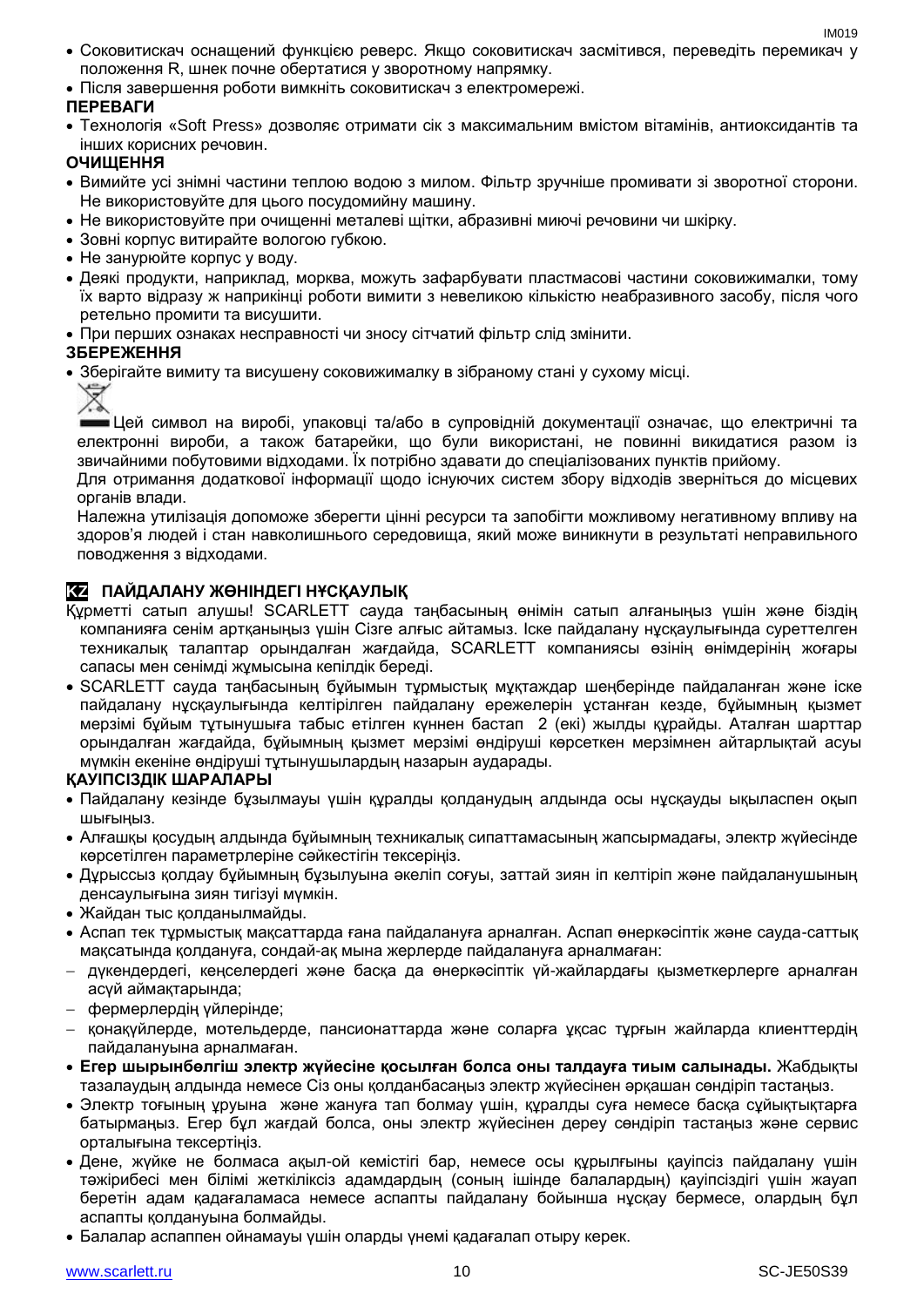- Қосылған құралды қараусыз қалдырмаңыз.
- Бересі жинаққа енгізілмеген керек-жарақтарды қолданбаңыз.
- Қоректену бауы зақымдалған құралды қолданбаңыз.
- Қуат бауы бүлінген жағдайда, қатерден аулақ болу үшін оны ауыстыруды өндіруші, сервистік қызмет немесе соған ұқсас білікті қызметкерлер іске асыруға тиіс.
- Қоректену бауының өткір жиектер және ыстық үстілерге тимеуін қадағалаңыз.
- Қоректену бауын тартпаңыз, бұраламаңыз және еш нәрсеге орамаңыз.
- Ыстық газды немесе электрлік плиткаға құралды қоймаңыз, жылу қайнарларына оны жақын жайғастырмаңыз.
- Құралдың қозғалушы бөлімдеріне тимеңіз.
- Ескерту! Егер айналып тұратын елеуіш бүлінген болса, аспапты пайдалануға болмайды.
- Құралды қосудың алдында қақпақтың тығыз жабылғанына көз жеткізіңіз. Сіздің құралыңыз қақпағы дұрыс жабылмағанда құралды автоматты сөндіріп тастайтын қауіпсіздік жүйесімен жабдықталған.
- Саусақтармен өнімдерді итеруге тиым салынады. Егер жеміс-жидектердің кішкентай кесектері қылтада тұрып қалса, итергішті пайдаланыңыз. Егер бұл көмектеспесе, электр жүйесініен құралды өшіріңіз және сөндіріп тастаңыз, оның талдаңыз және бітелген орындарды қағып тазартыңыз.
- **Толассыз барынша мүмкін жұмыс уақыты – 7 минуттан көп емес, 7 минуттан кем емес үзіліспен.**
- Әрдайым сұрыптау және тазалау алдында электр жүйесінен құрылғыны сөндіріп тастаңыз. Барлық айналатын бөлімдер және қозғалтқыш толық тоқталуға тиіс.
- Әрдайым жұмысты аяқтағаннан кейін құрылғыны міндетті түрде өшіріңіз.
- Құралды өнімдермен асыра тиетпеңіз.
- Шырын сыққыш аспапты 1 минуттан астам қосулы бос жүрісте қалдыруға болмайды.
- Егер бұйым біршама уақыт 0ºC-тан төмен температурада тұрса, іске қосар алдында оны кем дегенде 2 сағат бөлме температурасында ұстау керек.
- Өндіруші бұйымның қауіпсіздігіне, жұмыс өнімділігі мен жұмыс мүмкіндіктеріне түбегейлі әсер етпейтін болмашы өзгерістерді оның құрылмасына қосымша ескертпестен енгізу құқығын өзінде қалдырады.
- Өндірілген күні өнімде және/немесе қорапта, сондай-ақ қосымша құжаттарда көрсетілген.

#### **ДАЙЫНДАУ**

- Аспап көкөніс, жеміс, асшөп, жидек сияқты жас өнімдерден шырын, сондай-ақ жеміс сорбетін дайындау үшін қолданылады.
- Аспаптың орауышын ашып, бұйым мен керек-жарақтардың бүлінбегенін тексеріңіз.
- Азық-түлікке жанасатын жерлерін жақсылап жуыңыз да, құрғатыңыз.
- Корпустың сыртын сәл дымқыл жұмсақ шүберекпен сүртіңіз.

#### **ҚҰРАСТЫРУ / БӨЛШЕКТЕУ**

БӨЛШЕКТЕУ:

- Аспапты электр желісінен ажыратыңыз.
- Ұңғыны сағат тілінің бағытына қарсы, корпустың үстіңгі жағындағы «ашық» қалпына қарай бұра отырып ағытып алыңыз.
- Турағыш тетікті сағат тілінің бағытына қарсы бұрап ағытып алыңыз.
- Сүзгіні және сүзгі ұстағышты алып шығыңыз.
- Содан кейін корпустың үстіңгі бөлігін ағытып алыңыз.

ҚҰРАСТЫРУ:

- Құрастырардың алдында қозғалтқыштың өшіріліп, электр желісінен ажыратылғанына көз жеткізіңіз.
- Корпустың үстіңгі бөлігін қозғалтқыш бөлікке орнатыңыз.
- Сүзгіні ұстатқышпен біріктіріңіз де, оларды сүзгідегі үшбұрыш белгі корпустың жоғарғы бөлігіндегі дәл сондай белгімен тура келетіндей етіп корпустың үстіңгі бөлігіне орнатыңыз.
- Содан кейін турағыш тетікті сағат тілінің бағытымен бұрай отырып орналастырыңыз.
- Жабық құлып бейнеленген белгі корпустың үстіңгі бөлігіндегі үшбұрыш белгімен дәл келетіндей етіп ұңғыны орнатыңыз.

#### **ЕСКЕРТУ:**

- Шырын сыққышты кокостың шырынын сығу үшін пайдалануға болмайды.
- Шырын сыққышты төмендегілерден шырынын сығу үшін пайдалануға болады:
- жемістерден: алма, апельсин, ананас, банан, құрма, авокадо, шабдалы, манго және т.с.с.
- көкөністен: қатты көкөніс (сәбіз, қызылша, орамжапырақ, картоп, батат, топинамбур), жұмсақ көкөніс (қияр, тәтті бұрыш, пияз, сарымсақ) және т.с.с.
- жидектен: құлпынай, таңқурай, дәні бар анар, сүйегі бар және сүйексіз жүзім, қарақат, қарлыған, қаражидек және т.с.с.
- түрлі шөп пен тамырдан: балдыркөк, ақжелкен, аскөк, алоэ, зімбір және т.с.с.
- бұршақ тектестер мен жаңғақтардан: соя және жаңғақтар.
- Жұмысты бастар алдында ұңғының мықтап орныққанына көз жеткізіңіз.
- Шырынсыққышты электр желісіне жалғаңыз.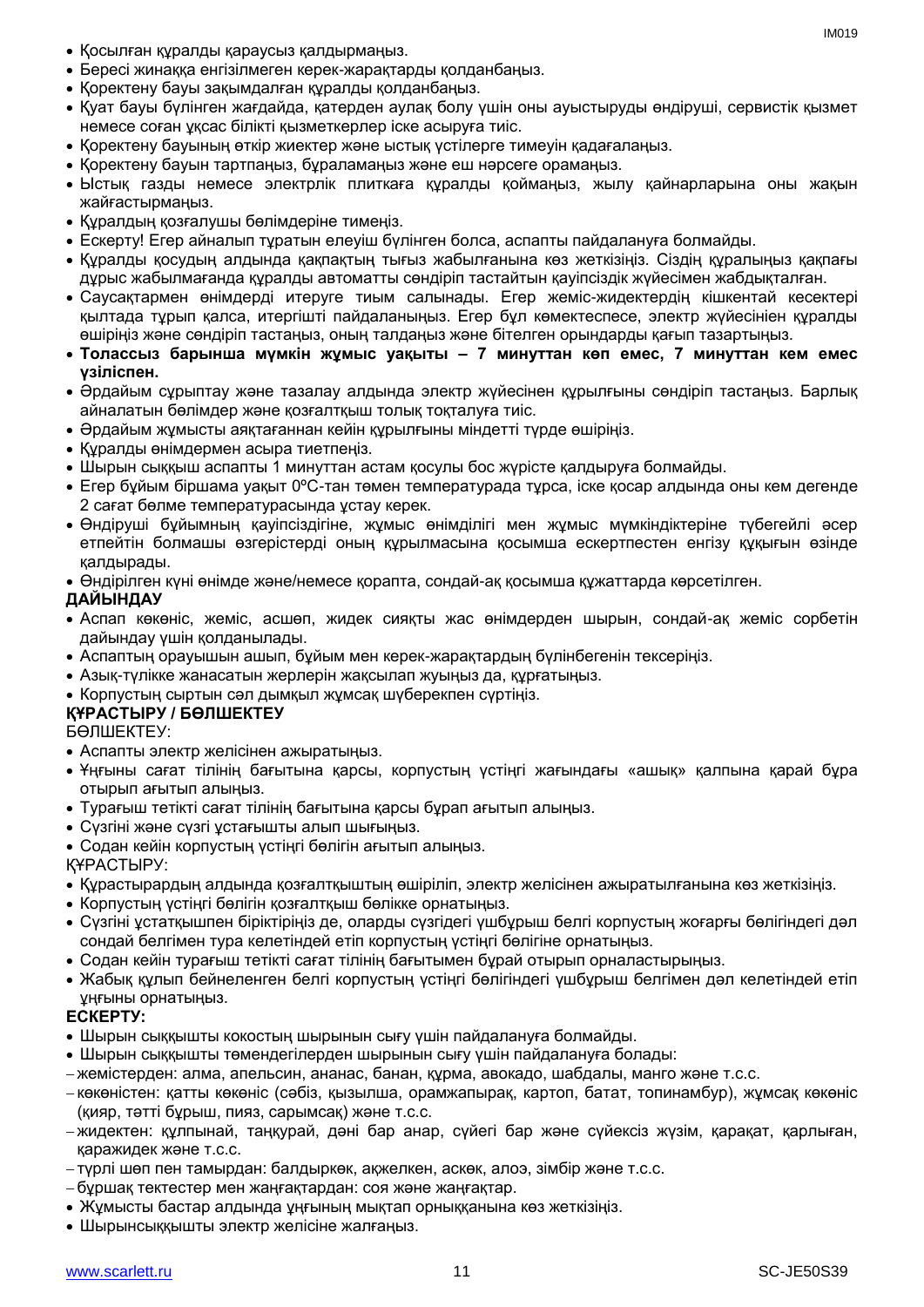- Шырын ағатын шүмектің астына шырынға арналған ыдысты, ал жом түсетін шүмектің астына жомға арналған ыдысты қойыңыз.
- Шырын сыққышты тоққа өосу үшін ON/O/R қосқышын ON қалпына ауыстырыңыз.
- Дайындалған көкөністі / жеміс-жидекті итергішпен үстінен сәл басыңқырай отырып салыңыз.
- МҰНЫ ЕШҚАШАН ДА САУСАҚПЕН НЕМЕСЕ БӨГДЕ ЗАТТАРМЕН ЖАСАУҒА БОЛМАЙДЫ.
- **Азық-түлікті тек қозғалтқыш жұмыс істеп тұрғанда ғана салыңыз.**
- Өшіру үшін O қалпына ауыстырыңыз.
- Шырын сыққыштың шүмегінде «бітеуіш» бар, ол тек жұмыс аяқталғаннан кейін шырынның жылыстауына жол бермейтін «антитамшы» ғана емес, сонымен қатар жеміс ұлпасын реттегіш те болып табылады.
- Егер шырынды бітеуіш ашық тұрғанда сықса, шырында жеміс түйіршіктері мен ұлпасы болады. Егер жұмыс барысында бітеуіш жабық тұрса, онда шырын сыққыш шырынға арналған ұясы жабық күйде жұмыс істеген уақытқа қарай, шырынның тазалығы өзгеретін болады.
- Шырын сыққыш бітеуіші жабық күйде неғұрлым ұзағырақ жұмыс істесе, шығатын шырын солғұрлым таза болады.
- Барынша таза шырын алу үшін ең көбі бір стақанға арналған азық-түлікті пайдалану керек. Егер осы шарттар орындалмаса, нәтижесі қанағаттанарлықтай болмайды.
- Ең көбі бір стақанға арналғаннан артық азық-түлікті пайдаланбаңыз, себебі бұл аспаптың бұзылып қалуына әкелуі мүмкін.
- Шырынсыққыш реверс функциясымен жарақталған. Егер шырын сыққыш бітеліп қалса, қосқышты R қалпына ауыстырыңыз, турағыш тетік кері бағытта айнала бастайды.
- Жұмысты аяқтағаннан кейін шырын сыққышты электр желісінен ажыратыңыз.

#### **АРТЫҚШЫЛЫҚТАРЫ**

 «Soft Press» технологиясы құрамындағы дәрумендердің, антиоксиданттар мен басқа да пайдалы заттектердің мөлшері барынша мол шырын алуға мүмкіндік береді.

#### **ТАЗАЛАУ**

- Жылы сабын сумен барлық алмалы-салмалы бөлімдерді жуыңыз. Сүзгінің тесіктерін керісінен жуып тазартқан дұрыс. Бұл үшін ыдыс-аяқ жуатын машинаны қолданбаңыз.
- Тазалау үшін металл щөткені, қайрақты жуу заттарын не терішені қолданбаңыз.
- Тұлғаның сыртын дымқыл поролонмен сүртіңіз.
- Тұлғаны суға батырмаңыз.
- Кейбір өнімдер, мысалы сәбіз, шырынбөлгіштің пластмассалық бөлімдерін бояйды, сондықтан оларды жұмысты аяқтасымен лезде аз мөлшерде қайрақсыз заттармен жуып, одан соңң мұқият шаю және кептіру қажет.
- Бұзылуы немесе тозығының алғашқы белгілерінде торлы сүзгіні ауыстыру керек.

#### **САҚТАУ**

Жуылған және кептірілген шырынбөлгішті құрғақ орында жиналған түрде сақтаңыз.



Өнімдегі, қораптағы және/немесе қосымша құжаттағы осындай белгі қолданылған электрлік және электрондық бұйымдар мен батарейкалар кәдімгі тұрмыстық қалдықтармен бірге шығарылмауы керек дегенді білдіреді. Оларды арнайы қабылдау бөлімшелеріне өткізу қажет.

Қалдықтарды жинау жүйелері туралы қосымша мәліметтер алу үшін жергілікті басқару органдарына хабарласыңыз.

Қалдықтарды дұрыс кәдеге жарату бағалы ресурстарды сақтауға және қалдықтарды дұрыс шығармау салдарынан адамның денсаулығына және қоршаған ортаға келетін теріс әсерлердің алдын алуға көмектеседі.

#### **EST KASUTAMISJUHEND OHUTUSNÕUANDED**

- Enne teekannu kasutuselevõttu tutvuge tähelepanelikult käesoleva juhendiga. Nii väldite võimalikke vigu ja ohte seadme kasutamisel.
- Enne teekannu esimest vooluvõrku lülitamist kontrollige, et seadme etiketil osutatud andmed vastaksid kohaliku vooluvõrgu andmetele.
- Vale kasutamine võib põhjustada seadme riket, materiaalset kahju, ka teekannu kasutaja tervise kahjustamist.
- Ärge kasutage seadet väljas.
- Seade on ette nähtud ainult kodukasutamiseks. Seade ei ole ette nähtud tööstuslikuks ja ärialaseks kasutamiseks, samuti kasutamiseks:
- kaupluste, kontorite, ja muude tööruumide personali kööginurkades;
- talumajades;
- klientidel hotellides, motellides, pansionaatides ning muudes sellistes majutuskohtades.
- **On keelatud mahlapressi lahti võtma, kui seade on vooluvõrku ühendatud.** Eemaldage seade vooluvõrgust enne selle puhastamist ning ajaks, mil mahlapressi ei kasutata.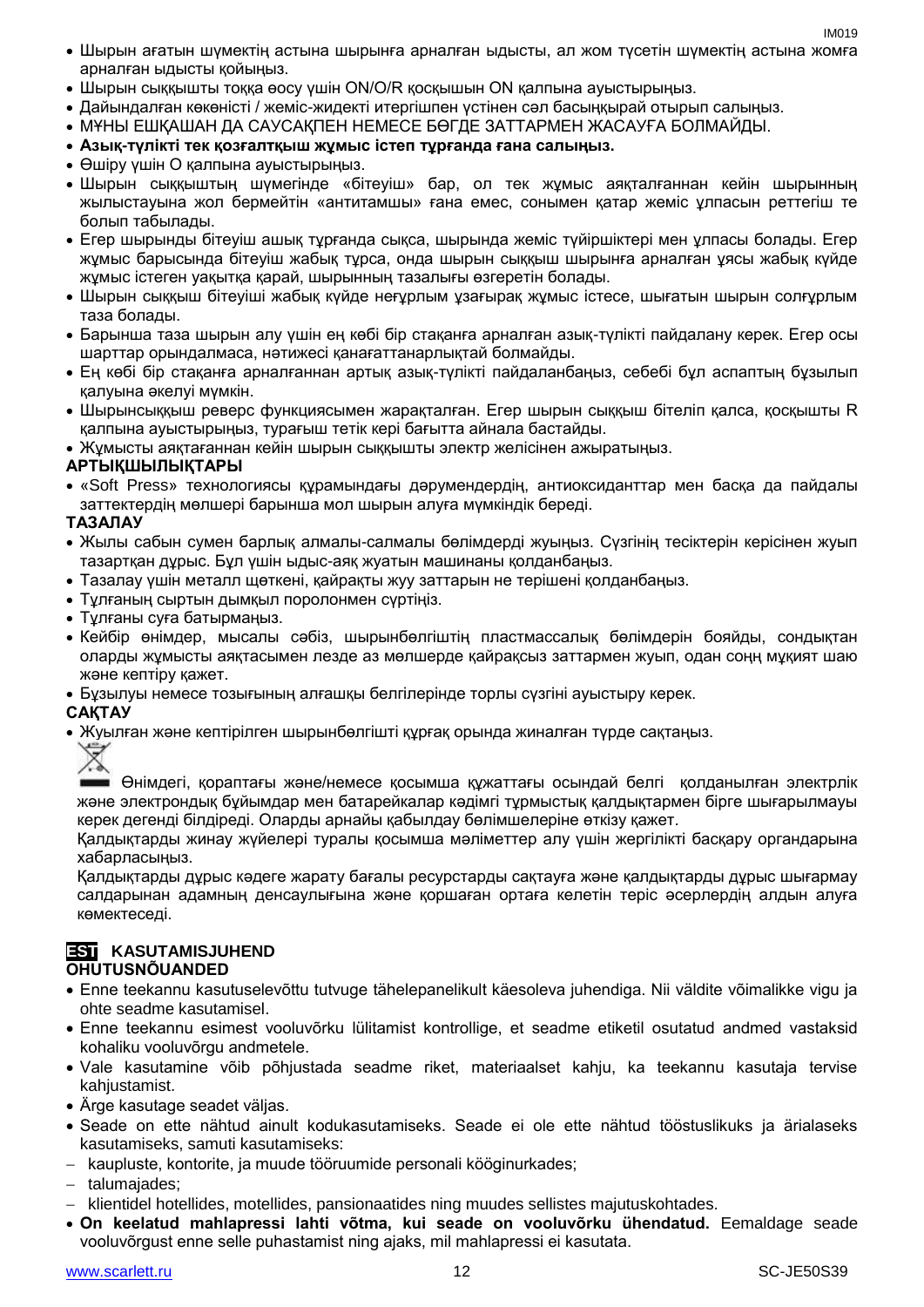- Elektrilöögi saamise ja süttimise vältimiseks ärge asetage seadet vette ja teistesse vedelikesse. Kui seade on vette sattunud, eemaldage mikser kohe vooluvõrgust ja viige lähimasse teeninduskeskusesse kontrollimiseks.
- Seadet ei tohi kasutada isikud (kaasa arvatud lapsed), kelle füüsilised, tunnetuslikud või vaimsed võimed on alanenud, või kellel puuduvad sellekohased kogemused ja teadmised, kui nad ei ole kontrolli all või kui neid ei ole juhendanud isik, kes vastutab nende ohutuse eest.
- Lapsed peavad olema kontrolli all, ärge lubage lastel seadmega mängida.
- Ärge jätke töötavat seadet järelvalveta.
- Ärge kasutage lisaosi, mis ei kuulu seadme komplekti.
- Toitejuhtme vigastuse korral peab selle ohu vältimiseks asendama tootja, tema volitatud teeninduskeskus või muu analoogiline kvalifitseeritud personal.
- Ärge kasutage vigastatud toitejuhtmega seadet.
- Ärge püüdke antud seadet iseseisvalt remontida. Vea kõrvaldamiseks pöörduge lähima Teeninduskeskuse poole.
- Jälgige seda, et juhe ei puutuks vastu teravaid servi ja kuumi pindu.
- Ärge tõmmake toitejuhtmest, ärge murdke seda ega kerige millegi ümber.
- Ärge pange seadet kuumale gaasi- või elektripliidile, ärge jätke seadet kuumade kohtade lähedale.
- Ärge puutuge seadme pöörlevaid osi.
- Hoiatus! Seadet mitte kasutada, kui pöörlev sõel on vigastatud.
- Enne seadme sisselülitamist veenduge, et kaas on lukustatud. Seade on varustatud ohutussüsteemiga, mis lülitab seadme automaatselt välja kaane vale paigaldamise korral.
- On keelatud toiduained sõrmedega sisse toppida. Kui puuviljade tükikesed on ettesöötmistorru kinni jäänud, lükake need tõukurit kasutades alla. Kui see ei aidanud, lülitage seade välja, eemaldage vooluvõrgust, võtke see lahti ning puhastage ummistunud kohad ära.
- **Ärge kasutage mahlapressi üle 7 minuti ning tehke vähemalt 7-minutiline vaheaeg.**
- Eemaldage seade vooluvõrgust enne selle lahtivõtmist ja puhastamist. Kõik pöörlevad osad ja mootor peavad seiskuma.
- Pärast kasutamist lülitage seade kindlasti välja.
- Ärge koormake seadet toiduainetega üle.
- Tootmiskuupäev on ära toodud tootel ja/või pakendil, aga ka saatedokumentatsioonis.
- Kui toode on olnud mõnda aega õhutemperatuuril alla 0 ºC, tuleb hoida seda enne sisselülitamist vähemalt 2 tundi toatemperatuuril.
- Tootja jätab endale õiguse teha ilma täiendava teatamiseta toote konstruktsiooni ebaolulisi muudatusi, mis ei mõjuta selle ohutust, töövõimet ega funktsioneerimist.
- Tootmiskuupäev on ära toodud tootel ja/või pakendil, aga ka saatedokumentatsioonis.

#### **ETTEVALMISTAMINE**

- Seadet kasutatakse värskeltpressitud mahlade valmistamiseks köögiviljadest, puuviljadest, ürtidest, marjadest, aga ka sorbeti tegemiseks.
- Pakkige seade lahti ja kontrollige, kas see ja tarvikud on terved.
- Peske viljadega kokkupuutuvad detailid korralikult ja kuivatage.
- Korpuse väliskülg puhastage kergelt niiske lapiga.

#### **ҚҰРАСТЫРУ / БӨЛШЕКТЕУ**

LAHTIVÕTMINE:

- Eemaldage seade vooluvõrgust.
- Võtke lahti kaelus pöörates seda vastupäeva, asendi "avatud" suunas korpuse ülaosas.
- Võtke välja tigu, keerates seda vastupäeva.
- Võtke välja filter ja filtrihoidik.
- Pärast seda võtke lahti korpuse ülaosa.е чего снимите верхнюю часть корпуса.

KOKKUPANEK:

- Enne kokkupanekut veenduge, et mootor on välja lülitatud ja seade vooluvõrgust eemaldatud.
- Paigaldage korpuse ülaosa mootoriosale.
- Ühendage filter hoidikuga ja paigaldage need korpuse ülaosale nii, et kolmnurkne märk filtril ühtiks analoogilise märgiga korpuse ülaosal.
- Seejärel paigaldage tigu, pöörates seda kuni lõpuni päripäeva.
- Paigaldage kaelus nii, et suletud luku märk ühtiks kolmnurkse märgiga korpuse ülaosal.

#### **KASUTAMINE**

 Peske korralikult köögiviljad / puuviljad. Eemaldage kõva koor ja kivid, lõigake väiksemateks tükkideks, mis mahuksid hästi kõrist sisse.

#### TÄHELEPANU:

- Mahlapressi ei saa kasutada kookospähklist mahla valmistamiseks.
- Mahlapressi võib kasutada mahla valmistamiseks järgmistest viljadest:
- puuviljad: õunad, apelsinid, ananassid, banaanid, hurmaa, avokaado, virsik, mango jne;
- köögiviljad: kõvad (porgand, peet, kapsas, kartul, bataat, artišokk), pehmed (kurgid, maguspipar, sibul, küüslauk) jne;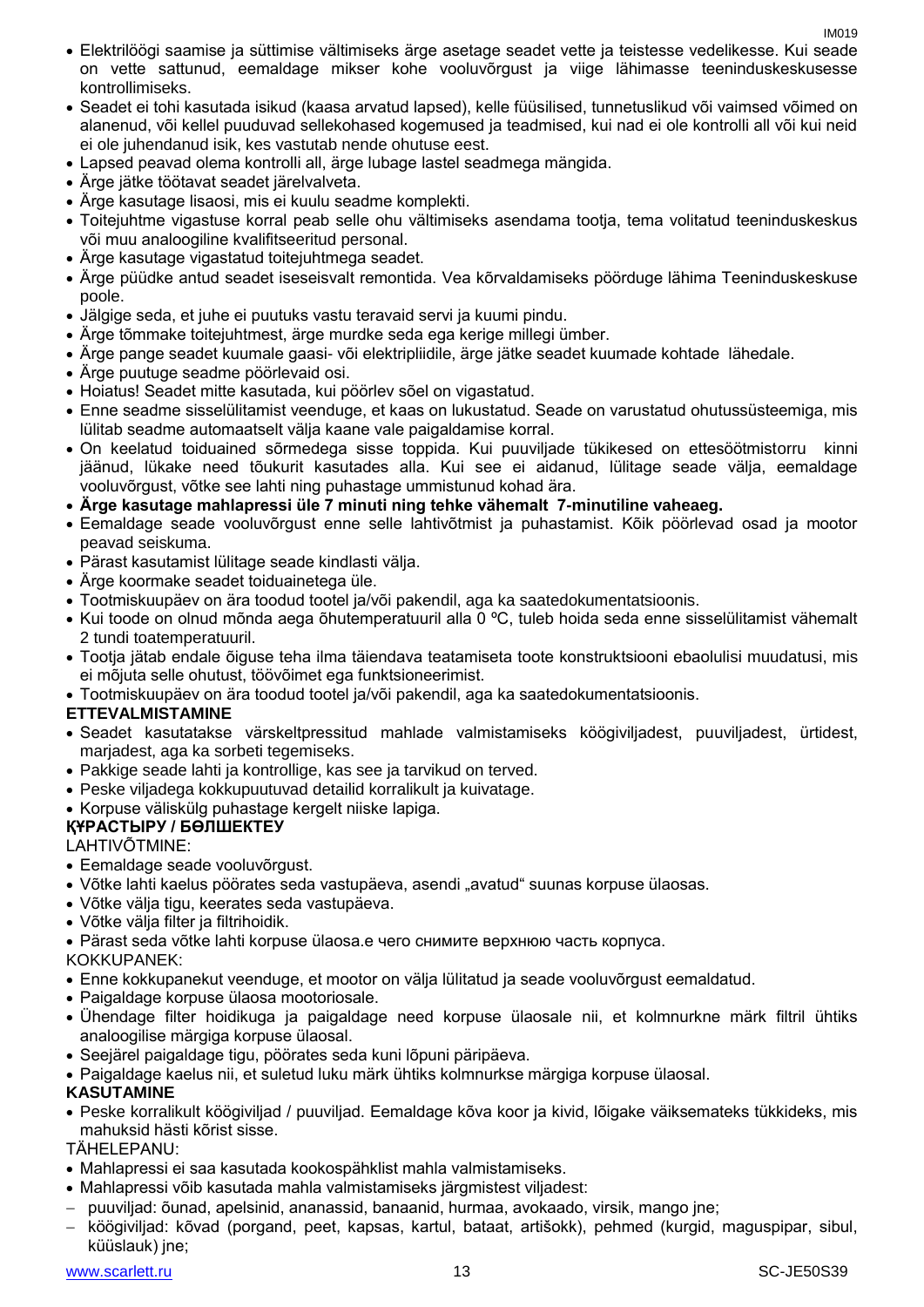- marjad: vaarikas, granaatõun seemnetega, viinamari seemnetega ja ilma, sõstrad, tikrid, mustikad jne;
- ürdid ja juured: seller, petersell, till, aaloe, ingver jne;
- oad ja pähklid: soja ja pähklid.
- Enne alustamist kontrollige, et kõri on kindlalt fikseeritud.
- Ühendage mahlapress vooluvõrku.
- Pange mahlaotsiku alla mahlakann ning viljalihaotsiku alla viljalihakann.
- Mahlapressi sisselülitamiseks lülitage nupp sisselülitatud asendisse.
- Pange ettevalmistatud köögiviljad / puuviljad mahlapressi, aidates kergelt tõukuriga kaasa.
- MITTE MINGIL JUHUL ÄRGE TEHKE SEDA NÄPPUDE VÕI MUUDE ESEMETEGA.
- Pange vilju sisse ainult siis, kui mootor töötab.
- Väljalülitamiseks lülitage nupp väljalülitatud asendisse.
- Mahlapressi tilal asub "lukk", mis on mitte ainult "tilkumisvastane", mis katkestab mahla voolamise pärast pressimise lõpetamist, vaid reguleerib ka viljaliha.
- Kui lasta mahlal voolata avatud lukuga, siis tuleb mahl viljade tükikeste ja viljalihaga. Kui töö käigus lukk sulgeda, siis olenevalt ajast, mil mahlapress töötab suletud lukuga, muutub mahla puhtus.
- Mida kauem mahlapress suletud lukuga töötab, seda puhtam on väljavoolav mahl.
- Maksimaalselt puhta mahla saamiseks tuleb kasutada vilju mitte enam kui ühe kannu ulatuses. Nende soovituste eiramisel ei ole tulemus rahuldav.
- Ärge kasutage vilju rohkem kui ühe kannutäie valmistamiseks, kuna selle tagajärjel võib seade rikki minna.
- Mahlapressil on tagurpidi funktsioon. Kui mahlapress ummistus, lülitage nupp tagurpidi liikumise asendisse R ning kruvi hakkab liikuma vastupidises suunas.
- Pärast töö lõpetamist ühendage mahlapress vooluvõrgust lahti.

#### $\bullet$

- **EELISED**
- Tehnoloogia «Soft Press» võimaldab saada mahla, mis sisaldab maksimaalselt vitamiine, antioksüdante ja muid kasulikke aineid.

#### **PUHASTUS**

- Peske eemaldatavad osad sooja seebiveega. Peske filtri avad pahupoolest. Ärge kasutage selleks nõudepesumasinat.
- Ärge kasutage puhastamiseks metallharjasid ja –käsnasid ning abrasiivseid pesemisvahendeid.
- Puhastage väliskorpus pehme niiske käsnaga.
- Ärge asetage korpus vette.
- Mõned puu- / juurviljad, nt. porgandid, võivad värvi anda, seepärast tuleb mahlapressi plastmassist osad kohe pärast kasutamist ära pesta mitteabrasiivse vahendiga, hoolikalt läbi loputada ja ära kuivatada.
- Võrkfiltri lõhkumise või vananemise esmatunnustel asendage see uuega.

#### **HOIDMINE**

Hoidke ärapestud ja ärakuivatatud mahlapress kuivas kohas.



Antud sümbol tootel, pakendil ja/või saatedokumentatsioonis tähendab, et kasutatud elektrilisi ja elektroonilisi tooteid ja patareisid ei tohi ära visata koos tavaliste olmejäätmetega. Need tuleb anda ära spetsialiseeritud vastuvõtupunktidesse.

Täiendava informatsiooni saamiseks olemasolevatest jäätmete kogumise süsteemidest pöörduge kohalike võimuorganite poole.

Õige utiliseerimine aitab hoida kokku hinnalisi ressursse ning ennetada võimalikku negatiivset mõju inimeste tervisele ja ümbritseva keskkonna olukorrale, mis võib tekkida jäätmete ebaõige käitlemise tulemusel.

#### **LV LIETOŠANAS INSTRUKCIJA DROŠĪBAS NOTEIKUMI**

- Pirms ierīces ekspluatācijas uzmanīgi izlasiet doto lietošanas instrukciju, lai izvairītos no bojājumu
- radīšanas lietošanas laikā.
- Pirms pirmreizējās ieslēgšanas pārbaudiet, vai ierīces tehniskie raksturojumi, kas norādīti uz uzlīmes, atbilst elektrotīkla parametriem.
- Nepareiza ierīces lietošana var radīt tās bojājumus, materiālus zaudējumus un lietotāja veselības kaitējumus.
- Neizmantot ārpus telpām.
- Ierīce paredzēta izmantošanai tikai sadzīves vajadzībām. Ierīce nav paredzēta rūpnieciskai vai komerciālai izmantošanai, kā arī izmantošanai:
- veikalu personāla virtuves zonās, birojos un citās ražošanas telpās;
- lauksaimnieku mājās;
- $-$  klientiem viesnīcās, motelos, pansionātos un līdzīgās apmešanās vietās.
- **Aizliegts izjaukt sulu spiedi, ja tā ir pievienota elektrotīklam.** Vienmēr atvienojiet ierīci no elektrotīkla pirms tās tīrīšanas, vai arī tad, ja Jūs to neizmantojat.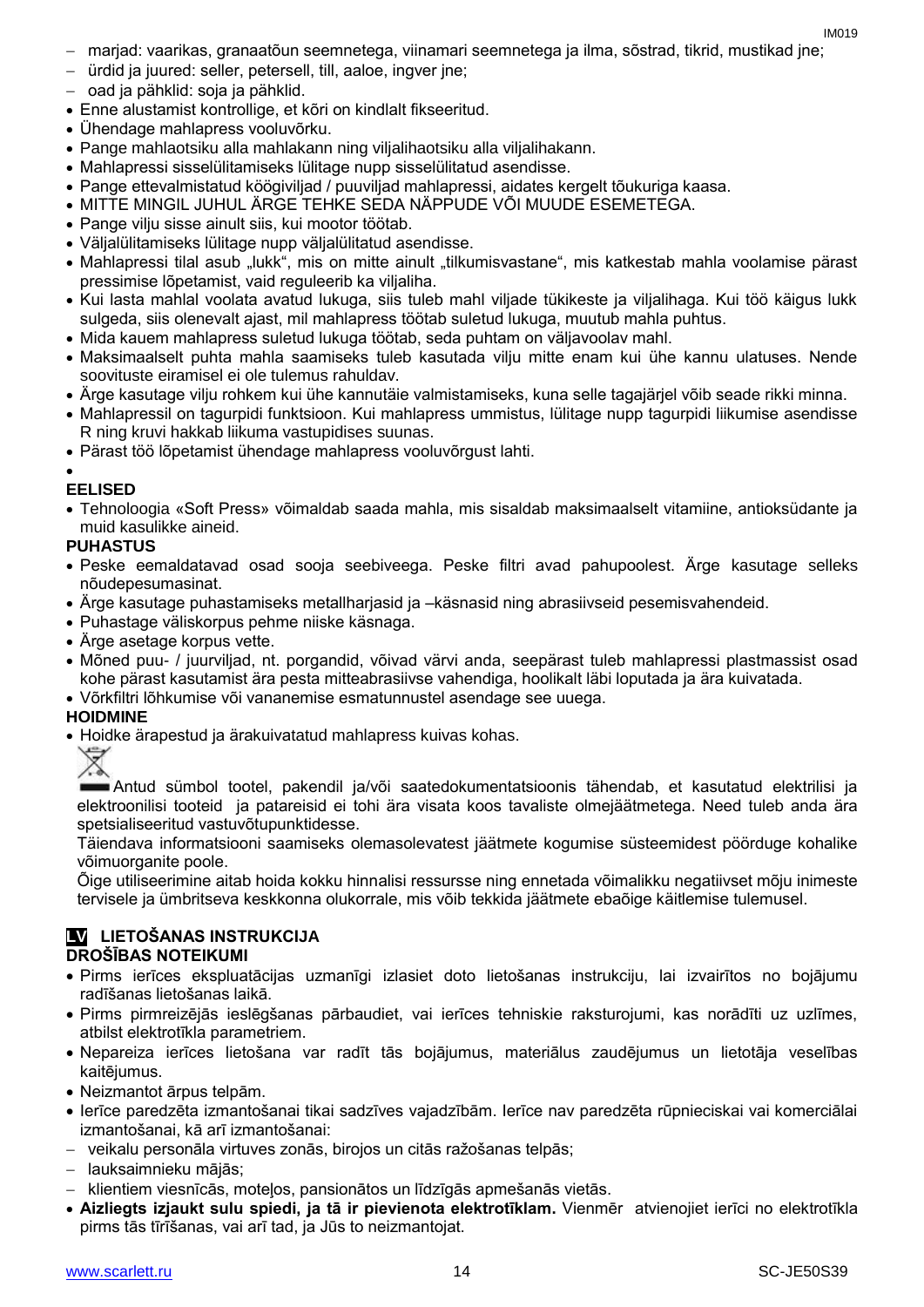- Lai izvairītos no elektrostrāvas trieciena vai uzliesmošanas, neieievietojiet ierīci ūdenī vai kādā citā šķidrumā. Ja tas ir noticis, nekavējoties atvienojiet to no elektrotīkla un dodieties uz tuvāko Servisa centru.
- Ierīce nav paredzēta izmantošanai personām (ieskaitot bērnus) ar pazeminātām fiziskām, sensoriskām vai intelektuālām spējām, kā arī personām bez dzīves pieredzes vai zināšanām, ja viņas nekontrolē vai nav instruējusi ierīces lietošanā persona, kura atbild par viņu drošību
- Bērni ir jākontrolē, lai nepieļautu spēlēšanos ar ierīci
- Neatstājiet ieslēgtu ierīci bez uzraudzības.
- Neizmantojiet piederumus, kas neietilpst ierīces pamatkomplektā.
- Barošanas vada bojājuma gadījumā, drošības pēc, tā nomaiņa jāuztic ražotājam, servisa dienestam vai analoģiskam kvalificētam personālam
- Neizmantojiet ierīci ar bojātu elektrovadu.
- Necentieties patstāvīgi labot ierīci. Bojājumu rašanās gadījumā dodieties uz tuvāko Servisa centru.
- Sekojiet līdzi, lai elektrovads nepieskartos klāt asām malām un karstām virsmām.
- Nevelciet, negrieziet un ne uz kā neuztiniet elektrovadu.
- Nenovietojiet ierīci uz karstas gāzes vai elektroplīts, kā arī pie citiem siltuma avotiem.
- Neaiztieciet ierīces rotējošās daļas.
- Brīdinājums! Nedrīkst izmantot ierīci ar bojātu rotējošo sietu.
- Pirms ierīces ieslēgšanas pārliecinieties, vai vāciņš ir kārtīgi nostiprināts. Jūsu ierīce ir aprīkota ar drošības sistēmu, kas automātiski to atslēdz nepareiza vāciņa uzlikšanas gadījumā.
- Aizliegts produktus spiest ar pirkstiem. Ja augļu gabaliņi ir iesprūduši atvērumā, izmantojiet stampu. Ja tas nepalīdz, izslēdziet ierīci, atvienojiet to no elektrotīkla, izjauciet un iztīriet.
- **Maksimālais pieļaujamais nepārtrauktās darbības laiks – ne vairāk kā 7 minūtes, ar pārtraukumu ne mazāku par 7 minūtēm.**
- Katru reizi pirms ierīces izjaukšanas un tīrīšanas atvienojiet to no elektrotīkla. Visām iekārtas rotējošajām daļām un motoram pilnībā jāapstājas.
- Izslēdziet ierīci katru reizi pēc tās lietošanas.
- Nepārslogojiet ierīci ar produktiem.
- Nav ieteicams turēt sulu spiedi ieslēgtu tukšgaitā ilgāk par 1 minūti.
- Ja izstrādājums kādu laiku ir atradies temperatūrā zem 0ºC, pirms ieslēgšanas tas ir jāpatur istabas apstākļos ne mazāk kā 2 stundas.
- Ražotājs patur sev tiesības bez papildu brīdinājuma ieviest izstrādājuma konstrukcijā nelielas izmaiņas, kas būtiski neietekmē tā drošību, darbspēju un funkcionalitāti.
- Ražošanas datums ir norādīts uz izstrādājuma un/vai iepakojuma, kā arī pavaddokumentos.

#### **SAGATAVOŠANA**

- Ierīce paredzēta svaigi spiestu sulu pagatavošanai no dārzeņiem, augļiem, zaļumiem, ogām, kā arī augļu sorbeta pagatavošanai.
- Atbrīvojiet ierīci no iepakojuma un pārbaudiet, vai izstrādājums un tā piederumi nav bojāti.
- Rūpīgi nomazgājiet daļas, kas saskarsies ar produktiem, un nožāvējiet tās.
- Korpusa ārpusi noslaukiet ar mīkstu samitrinātu lupatu.

#### **ҚҰРАСТЫРУ / БӨЛШЕКТЕУ**

#### IZJAUKŠANA:

- Atvienojiet ierīci no elektrotīkla.
- Noņemiet kaklu, pagriežot to pretēji pulksteņrādītāja virzienam, stāvokļa "atvērts" uz korpusa augšdaļas virzienā.
- Izņemiet gliemežskrūvi, pagriežot to pretēji pulksteņrādītāja virzienam.
- Izņemiet filtru un filtra turētāju.
- Pēc tam noņemiet korpusa augšdaļu.

SALIKŠANA:

- Pirms salikšanas pārliecinieties, ka motors ir izslēgts un ierīce ir atvienota no elektrotīkla.
- Uzlieciet korpusa augšdaļu uz motora daļas.
- Savienojiet filtru ar turētāju un ievietojiet tos korpusa augšdaļā tā, lai trīsstūra atzīme uz filtra savietotos ar tādu pašu atzīmi uz korpusa augšdaļas.
- Tad ievietojiet gliemežskrūvi, pagriežot to līdz galam pulksteņrādītāja virzienā.
- Uzstādiet kaklu tā, lai aizslēgtas slēdzenes zīme savietotos ar trīsstūra zīmi uz korpusa augšdaļas. **ЖҰМЫСЫ**
- Көкөністі / жеміс-жидекті жақсылап жуыңыз. Жемістің қатты қабығы мен сүйегін алып тастап, азықтүлік салатын ұңғыға оңай өтетіндей шағын кесектерге тураңыз.

#### **DARBĪBA**

 Rūpīgi nomazgājiet dārzeņus / augļus. Nomizojiet un izņemiet kauliņus, sagrieziet nelielos gabaliņos, lai tos viegli varētu ievietot iepildīšanas atverē.

UZMANĪBU:

- Sulu spiedi nedrīkst izmantot sulas iegūšanai no kokosiem.
- Sulu spiedi var izmantot sulas iegūšanai no:
- augļiem: āboliem, apelsīniem, ananāsiem, banāniem, hurmas, avokado, persikiem, mango u.c.

IM<sub>019</sub>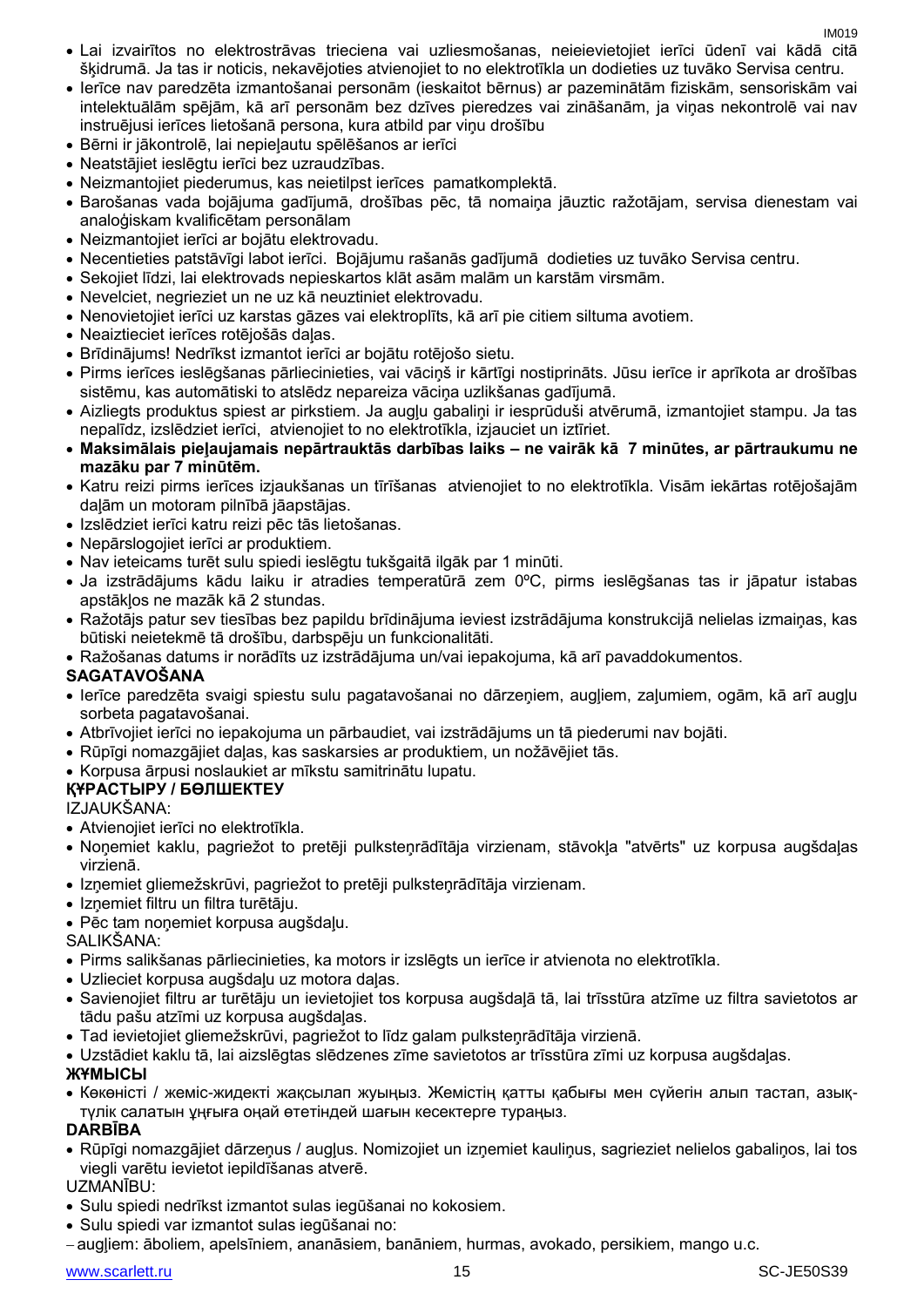IM<sub>019</sub>

- dārzeņiem: gan cietiem (burkāni, bietes, kāposti, kartupeļi, batātes, topinambūri), gan mīkstiem (gurķi, paprika, sīpoli, ķiploki) u.c.
- ogām: zemenēm, avenēm, granātāboliem ar kauliņiem, vīnogām ar kauliņiem un bez, jāņogām, ērkšķogām, mellenēm, u.c.
- zaļumiem un saknēm: selerijām, pētersīļiem, dillēm, alvejas, ingvera, u.c.
- pākšaugiem un riekstiem: sojas un riekstiem.
- Pirms darba sākuma pārliecinieties, ka kakls ir stingri nofiksēts.
- Pievienojiet sulu spiedi elektrotīklam.
- Novietojiet zem sulas snīpīša sulas trauku, bet zem izspaidu snīpīša izspaidu trauku.
- Pārslēdziet slēdzi ON/O/R stāvoklī ON, lai ieslēgtu sulu spiedi.
- Iepildiet sagatavotos dārzeņus / augļus sulu spiedē, mazliet piespiežot ar stampu.
- NEKĀDĀ GADĪJUMĀ NEDARIET TO AR PIRKSTIEM VAI NEPIEDEROŠIEM PRIEKŠMETIEM.
- **Produktus iepildiet tikai motora darbības laikā.**
- Lai izslēgtu ierīci, izvēlieties stāvokli O.
- Uz sulu spiedes snīpīša ir aizbāznis, kurš vienlaikus pilda ne tikai pretpilēšanas funkciju, kas novērš sulas noplūdi pēc darba beigām, bet arī regulē mīkstumus.
- Ja sulu spiež ar atvērtu aizbāzni, sula iznāk ar augļu gabaliņiem un mīkstumiem. Ja darba procesā aizbāzni aizvērt, tad, atkarībā no sulu spiedes darbības laika ar aizvērtu sulas nodalījumu, mainīsies tās tīrība.
- Jo ilgāk sulu spiede darbojas ar aizvērtu aizbāzni, jo tīrāka būs iegūtā sula.
- Lai iegūtu maksimāli tīru sulu, produkti jāņem ne vairāk, kā nepieciešams vienai glāzei. Neievērojot šos nosacījumus rezultāts nebūs apmierinošs.
- Neizmantojiet produktus vairāk, nekā nepieciešamas vienas sulas glāzes iegūšanai, jo tas var izraisīt ierīces bojājumu.
- Sulu spiede ir aprīkota ar reversa funkciju. Ja sulu spiede ir aizķepusi, pārslēdziet slēdzi stāvoklī R, gliemežskrūve sāks griezties pretējā virzienā.
- Beidzot darbu, atvienojiet sulu spiedi no elektrotīkla.
- «Soft Press» tehnoloģija ļauj iegūt sulu ar maksimālu vitamīnu, antioksidantu un citu veselīgu vielu daudzumu.

#### **TĪRĪŠANA**

- Izmazgājiet visas sulu spiedes noņemamās daļas ar siltu ūdeni un ziepēm. Filtra atveri visērtāk mazgāt no otras puses. Šim mērķim neizmantojiet trauku mazgājamo mašīnu.
- Tīrīšanai neizmantojiet metāliskas birstes, abrazīvos mazgāšanas līdzekļus vai metāliskās nījiņas.
- No ārpuses korpusu tīriet ar nedaudz mitru sūkli.
- Neievietojiet korpusu ūdenī.
- Daži produkti, piemēram, burkāni, var nokrāsot suluspiedes plastmasas detaļas, tāpēc uzreiz pēc darbības beigām, to nepieciešams nomazgāt ar nelielu daudzumu neabrazīva mazgāšanas līdzekļa, kārtīgi noskalot un izžāvēt.
- Pie pirmajiem tīklveida filtra bojājumiem vai nolietošanās, tas nekavējoties jānomaina.

#### **GLABĀŠANA**

Tīru un izžāvētu sulu spiedi glabājiet saliktā veidā sausā vietā.



Šis simbols uz izstrādājuma, iepakojuma un/vai pavaddokumentiem nozīmē, ka nolietotus elektro- vai elektroniskos izstrādājumus un baterijas nedrīkst izmest kopā ar parastajiem sadzīves atkritumiem. Tie ir jānodod specializētajos pieņemšanas punktos.

Lai iegūtu papildu informāciju par esošajām atkritumu savākšanas sistēmām, vērsieties vietējā pašvaldībā. Pareiza utilizācija palīdzēs saglabāt vērtīgus resursus un novērst iespējamo negatīvo ietekmi uz cilvēku veselību un apkārtējās vides stāvokli, kas var rasties nepareizas rīkošanās ar atkritumiem rezultātā.

#### **LT** VARTOTOJO INSTRUKCIJA **SAUGUMO PRIEMONĖS**

- Prietaiso gedimams išvengti prieš pirmąjį naudojimą atidžiai perskaitykite šią instrukciją.
- Prieš pirmąjį naudojimą patikrinkite, ar ant lipduko nurodytos techninės gaminio charakteristikos atitinka elektros tinklo parametrus.
- Neteisingai naudodamiesi gaminiu, Jūs galite jį sugadinti, patirti nuostolių arba pakenkti savo sveikatai.
- Naudoti tik patalpose.
- Prietaisas nėra skirtas pramoninėms ir komercinėms reikmėms, taip pat naudoti:
- parduotuvių, biurų ir kitų gamybinių patalpų personalo virtuvių zonose;
- ūkininkų namuose;
- klientams ligoninėse, moteliuose, pensionatuose ir kitose gyvenamosiose vietose.
- **Draudžiama ardyti sulčiaspaudę, jeigu jį įjungta į elektros tinklą.** Prieš valydami prietaisą arba jo nesinaudodami visada išjunkite jį iš elektros tinklo.
- Nenardinkite prietaiso į vandenį bei kitus skysčius, nes elektros srovė gali Jus nutrenkti arba prietaisas gali užsidegti. Įvykus tokiai situacijai, išjunkite jį iš elektros tinklo ir kreipkitės į Serviso centrą patikrinimui.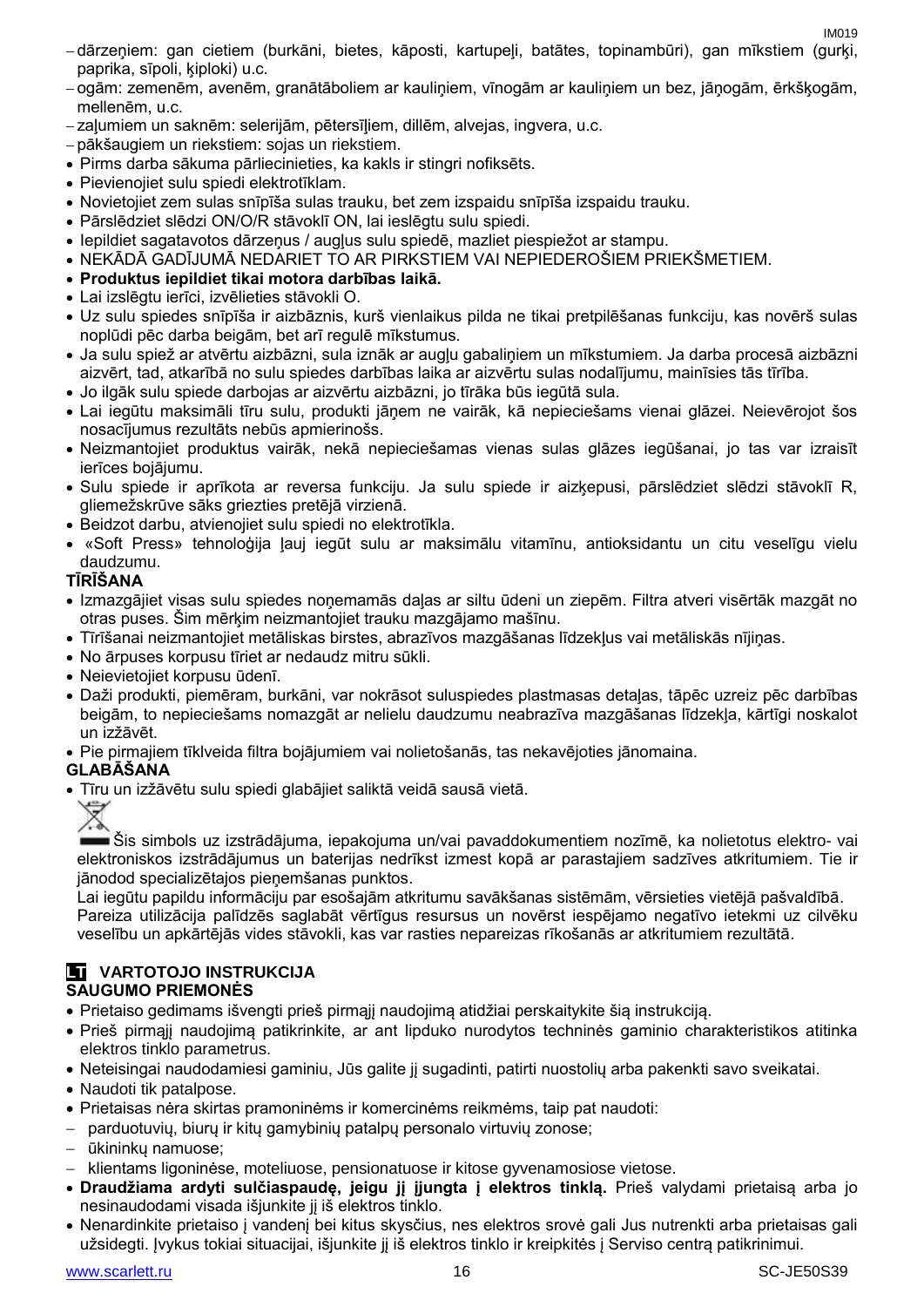- Prietaisas nėra skirtas naudoti fizinę, jutiminę ar protinę negalią turintiems asmenims (įskaitant vaikus) ar patirties ir žinių neturintiems asmenims, jei jų neprižiūri ar jų dėl eksploatavimo neinstruktuoja už prietaiso saugą atsakingas asmuo.
- Vaikus reikia prižiūrėti, kad jie nežaistų prietaisu.
- Nepalikite įjungto prietaiso be priežiūros.
- Nenaudokite neįeinančių į pristatymo komplektą reikmenų.
- Pažeistą maitinimo laidą, siekiant išvengti pavojaus, turi pakeisti gamintojas, techninės priežiūros tarnyba ar kvalifikuotas personalas.
- Nebandykite savarankiškai taisyti prietaiso. Atsiradus nesklandumams kreipkitės į artimiausią Serviso centrą.
- Pasirūpinkite, kad elektros laidas neliestų aštrių kampų ir karštų paviršių.
- Netempkite, nepersukite ir nevyniokite laido.
- Nestatykite prietaiso ant karštos elektrinės ar dujinės viryklės ir šalia šilumos šaltinių.
- Nelieskite judančių prietaiso dalių.
- Ispėjimas! Nenaudokite prietaiso, jei pažeistas besisukantis sietas.
- Prieš įjungdami prietaisą įsitikinkite, kad jo dangtelis patikimai užfiksuotas. Jūsų prietaise yra įrengta saugumo sistema, kuri automatiškai išjungs prietaisą, jei dangtelis buvo neteisingai uždarytas.
- Draudžiama stumti produktus pirštais. Jeigu vaisių gabaliukai užstrigo įkrovimo angoje, pasinaudokite stūmikliu. Jeigu tai nepadėjo, išjunkite prietaisą ir ištraukite laidą iš elektros lizdo. Tada prietaisą išardykite ir išvalykite užsikimšusias vietas.
- **Maksimalus leistinas prietaiso veikimo laikas be sustojimų – ne daugiau kaip 7 minutes, su pertrauka ne mažiau kaip 7 minutės.**
- Kiekvieną kartą prieš išardydami ir valydami prietaisą išjunkite jį iš elektros tinklo. Visos sukamosios dalys ir variklis turi pilnai sustoti.
- Kiekvieną kartą baigę darbą būtinai išjunkite prietaisą iš elektros tinklo.
- Neperkraukite prietaiso produktais.
- Nerekomenduojama palikti sulčių spaudyklės įjungtos tuščiąja eiga ilgiau nei 1 min.
- Jeigu gaminys kai kurį laiką buvo laikomas žemesnėje nei 0 ºC temperatūroje, prieš įjungdami prietaisą palaikykite jį kambario temperatūroje ne mažiau kaip 2 valandas.
- Gamintojas pasilieka teisę be atskiro perspėjimo nežymiai keisti įrenginio konstrukciją išsaugant jo saugumą, funkcionalumą bei esmines savybes.
- Gamybos data nurodyta ant gaminio ir (arba) pakuotėje, taip pat lydinčioje dokumentacijoje.

#### **PARENGIMAS**

- Prietaisas skirtas ruošti šviežiais spaustas daržovių, vaisių, žalumynų, uogų, taip pat vaisių serbento sultis.
- Išpakuokite prietaisą ir patikrinkite, ar nepažeistas prietaisas ir jo priedai.
- Rūpestingai išplaukite dalis, kurios turi sąlytį su maisto produktais, ir išdžiovinkite.
- Korpuso išorę nuvalykite minkštu, šiek tiek sudrėkintu audiniu.

#### **ҚҰРАСТЫРУ / БӨЛШЕКТЕУ**

IŠMONTAVIMAS:

- Atjunkite prietaisą iš maitinimo tinklo.
- Nuimkite žiotis, pasukdami jas prieš laikrodžio rodyklę "открыто" (atidaryta) padėtimi viršutinėje korpuso dalyje.
- Išimkite sraigtą, pasukdami prieš laikrodžio rodyklę.
- Išimkite filtrą ir filtro laikiklį.
- Tada nuimkite viršutinę korpuso dalį.

SURINKIMAS:

- Prieš surinkdami, įsitikinkite, kad variklis išjungtas ir prietaisas išjungtas iš maitinimo tinklo.
- Sumontuokite viršutinę korpuso dalį ant variklinės dalies.
- Sujunkite filtrą su laikikliu ir sumontuokite jį viršutinėje korpuso dalyje, kad filtro trikampio ženklas sutaptų su analogišku ženklu viršutinėje korpuso dalyje.
- Tada sumontuokite sraigtą, pasukdami jį pagal laikrodžio rodyklę iki galo.
- Sumontuokite žiotis tokiu būdu, kad užrakto užrakto žyma sutaptų su trikampio ženklu viršutinėje korpuso dalyje.

#### **NAUDOJIMAS**

 Rūpestingai nuplaukite daržoves / vaisius. Pašalinkite kietą žievę ir kauliukus, supjaustykite mažais gabaliukais, kurie lengvai pralystų pro įdėjimo angą.

DĖMESIO!

- Sulčiaspaudės negalima naudoti, siekiant išspausti sultis iš kokoso riešutų.
- Sulčiaspaude galima naudoti sultims iš:
- -Iš vaisių: obuolių, apelsinų, ananasų, bananų, persimonų, avokadų, persikų, mango ir t. t.
- Iš daržovių: kaip kietų (morkų, burokėlių, kopūstų, bulvių, batatas, bulvinė saulėgrąža), taip pat minkštų (agurkai, saldūs pipirai, svogūnas, česnakas) ir t. t.
- -Iš uogų: braškės, avietės, granatos su kauliukais, vynuogės su kauliukais ir be jų, serbentai, agrastai, šilauogės ir t. t.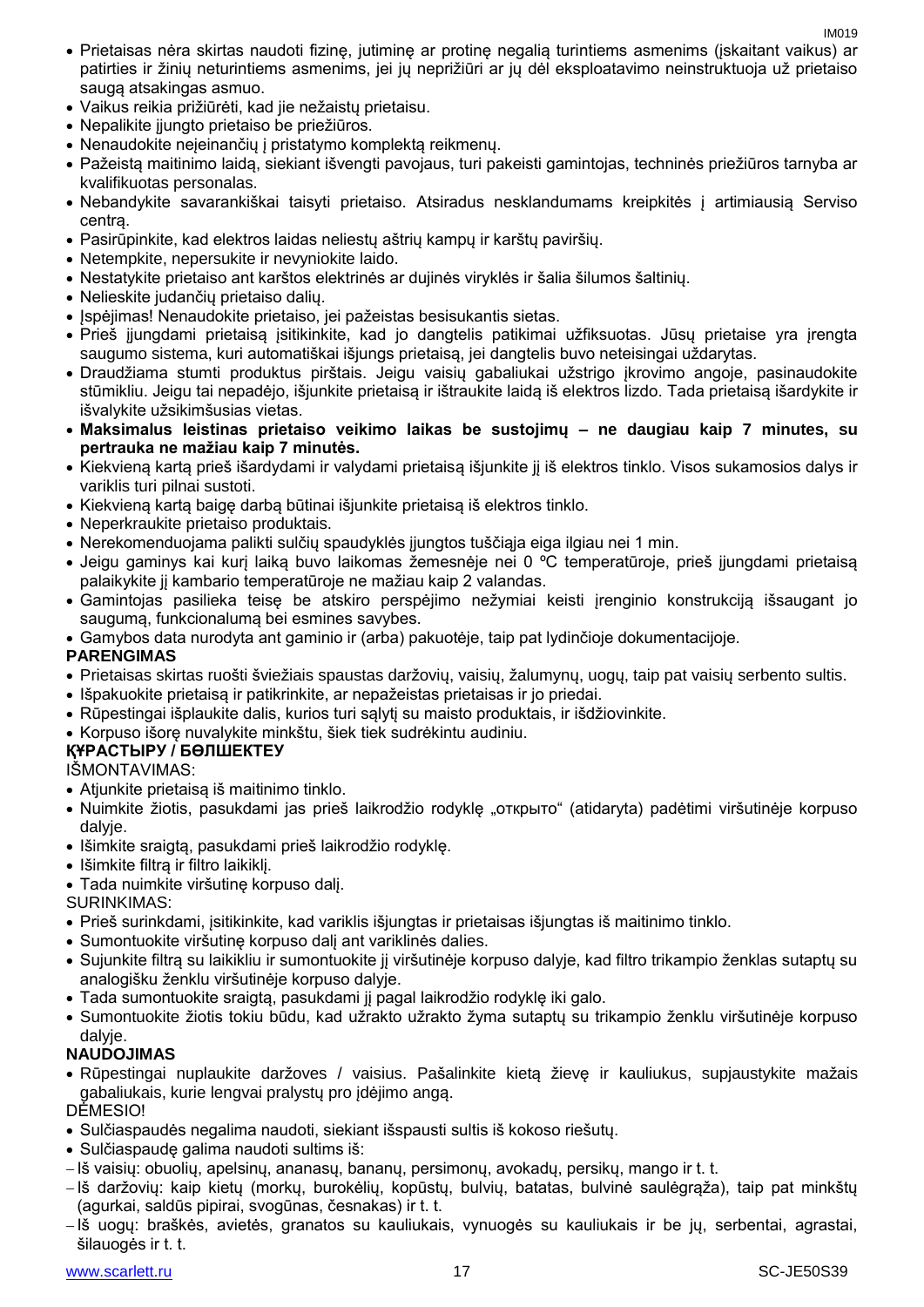- $-$ Iš žolių: salieras, petražolė, krapai, alavijas, imbieras ir t.t.
- Iš ankštinių daržovių ir riešutų: soja ir riešutai.
- Prieš pradėdami darbą, įsitikinkite, kad antgalis būtų patikimai užfiksuoti.
- Prijunkite sulčiaspaudę prie maitinimo tinklo.
- Padėkite po snapeliu sulčių talpos, o po išspaudų snapeliu jų talpą.
- Pasukite perjungėją "ON / R" "ON" padėtimi, kad jiungtumėte sulčiaspaudę.
- Idėkite paruoštas daržoves / vaisius į sulčiaspaude, lengvai spausdami stūmimo įtaisu.
- JOKIU BŪDU NEDARYKITE TO PIRŠTAIS AR PAŠALINIAIS DAIKTAIS.
- **Įdėkite produktus tik dirbančiu varikliu.**
- Norint išjungti pasukite O padėtimi.
- Ant sulčiaspaudės snapelio yra "dangtelis", kuri kartu laikoma ne tik "antilašo" sistema, kuri neleidžia pratekėti sultims baigus darbą, bet minkštimo reguliatoriumi.
- Norint spausti sultis atvertu dangteliu, gausime sultis su vaisių ir minkštimo gabaliukais. Jei naudojimo metu dangtelį uždarysite, priklausomai nuo laiko, kurį veiks sulčiaspaudė uždaryta sulčiu sekcija, keisis jų švarumas.
- Kuo ilgiau veikia sulčiaspaudė uždarytu dangteliu, tuo sultys švaresnės.
- Norint gauti maksimaliai švarias sultis, reikia naudoti ne daugiau nei vieną stiklinę produktų. Nesilaikydami šių sąlygų, rezultatas bus netinkamas.
- Nenaudokite produktų daugiau, nei viena stiklinė sulčių, nes galima sugadinti prietaisą.
- Sulčiaspaudėje sumontuota reversinė funkcija. Jei sulčiaspaudė užsikimšto, pasukite perjungėją R padėtimi, sraigtas pradės suktis atgaline kryptimi.
- Baigę darbą, atsukite sulčiaspaudę iš maitinimo tinklo.

#### **PRANAŠUMAI**

 «Soft Press» (žemo greičio) technologija leidžia išgauti sultis su maksimaliu vitaminų, antioksidantų ir kitų naudingų medžiagų kiekiu.

#### **VALYMAS**

- Išplaukite visas nuimamas dalis šiltu vandeniu su muilu. Filtro angas patogiau valyti iš atvirkštinės pusės. Nenaudokite tam indų plovimo mašinos.
- Sulčiaspaudės valymui nenaudokite metalinių šepetėlių, šveitimo valymo priemonių ar švitro.
- Iš išorės korpusą nuvalykite drėgna kempine.
- Nenardinkite korpuso į vandenį.
- Kai kurie produktai, pvz. morkos, gali nudažyti plastmasines sulčiaspaudės dalis, todėl jas verta iš karto, baigus darbą, išplauti su nedideliu kiekiu švelnios valymo priemonės, kruopščiai išskalauti ir išdžiovinti.
- Pastebėję, kad tinklinis filtras sugedo ar paseno, nedelsdami pakeiskite jį nauju.

#### **SAUGOJIMAS**

Išplautą, išdžiovintą ir surinktą sulčiaspaudę laikykite sausoje vietoje.

Šis simbolis ant gaminio, pakuotėje ir (arba) lydinčioje dokumentacijoje reiškia, kad naudojami elektriniai ir elektroniniai gaminiai bei baterijos neturėtų būti išmetami (išmestos) kartu su įprastinėmis buitinėmis atliekomis. Juos (jas) reikėtų atiduoti specializuotiems priėmimo punktams.

Norint gauti papildomos informacijos apie galiojančias atliekų surinkimo sistemas, kreipkitės į vietines valdžios institucijas.

Teisingai utilizuojant atliekas, sutaupysite vertingų išteklių ir apsaugosite žmonių sveikatą ir aplinką nuo neigiamo poveikio, galinčio kilti netinkamai apdorojant atliekas.

### **H HASZNALATI UTASÍTÁS**

#### **FONTOS BIZTONSÁGI INTÉZKEDÉSEK**

- A készülék használata előtt, a készülék károsodása elkerülése érdekében figyelmesen olvassa el a Használati utasítást.
- A készülék első használata előtt, ellenőrizze egyeznek-e a címkén megjelölt műszaki adatok az elektromos hálózat adataival.
- A helytelen kezelés a készülék károsodásához, anyagi kárhoz, vagy a használó egészségkárosodásához vezethet.
- Szabadban használni tilos!
- A készülék kizárólag háztartásban használható. A készülék nem alkalmas ipari és kereskedelmi használatra illetve nem használható:
- személyzet által üzletek, irodák konyhai helyiségében és egyéb ipari helyiségben;
- farmházakban;
- szállodák, motelek, panziók, illetve egyéb hasonló szállás vendégei által.
- **Szétszerelni a gyümölcsfacsarót bekapcsolt állapotban tilos!** Tisztítás előtt, vagy használaton kívül áramtalanítsa a készüléket.
- Áramütés, elektromos tűz elkerülése érdekében ne merítse a készüléket vízbe, vagy más folyadékba. Hogyha ez megtörtént, azonnal áramtalanítsa a készüléket és vigye el a közeli szervizbe.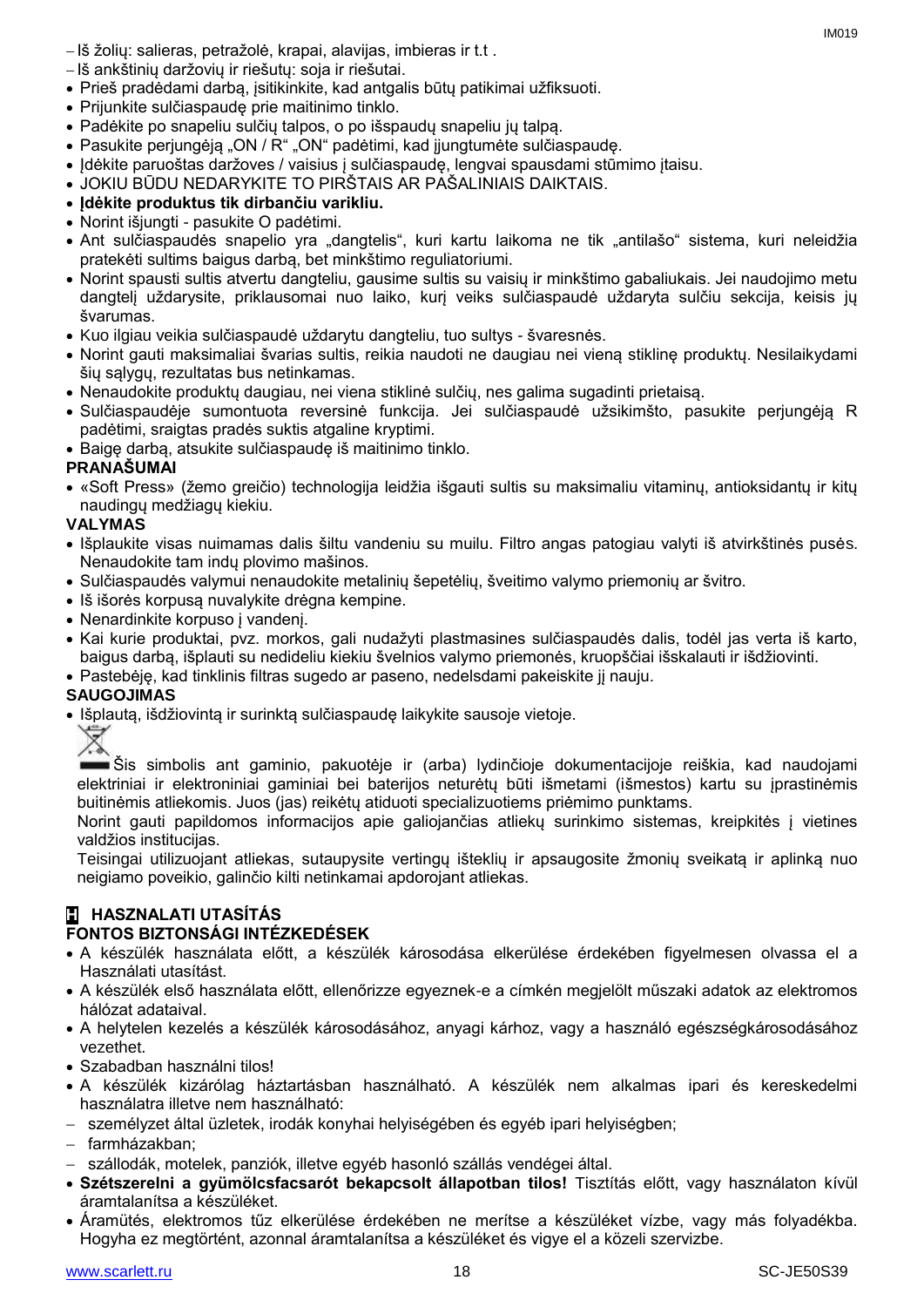- A készüléket ne használják elégtelen fizikai, érzéki vagy szellemi képességű személyek (beleértve a gyerekeket is), illetve tapasztalattal vagy ismerettel nem rendelkező személyek felügyelet nélkül, illetve, ha nem részesültek kioktatásban a készülék használatáról a biztonságukért felelős személy által.
- A gyermekeket tartsa felügyelet alatt a készülékkel való játszás elkerülése érdekében.
- Ne hagyja felügyelet nélkül a bekapcsolt készüléket.
- Ne használja a készüléket károsodott vezetékkel.
- A villamos vezeték meghibásodása esetén veszély elkerülése érdekében annak cseréjét végezze a gyártó a szervizközpont, illetve hasonlóan szakképzett személyzet.
- Ne próbálja egyedül szétszerelni a gyümölcsfacsarót, forduljon szervizhez.
- Figyeljen, hogy a vezeték ne érintkezzen éles, forró felülettel.
- Ne húzza, tekerje a vezetéket.
- Ne állítsa a készüléket forró tűzhelyre, hőforrás közelében.
- Ne érjen a készülék mozgó részeihez.
- Bekapcsolás előtt zárja le a fedőt. Az Ön gyümölcsfacsarója védőrendszerrel van felszerelve, amely a fedél helytelen zárása esetén automatikusan kikacsolja a készüléket.
- Figyelmeztetés! Ne használja a készüléket meghibásodott forgószitával.
- Az élelmiszereket újjal nyomni tilos!
- Ha a gyümölcsfacsaró torkában megakadtak a gyümölcsdarabok használja a tolórudat. Ha ez nem segít áramtalanítsa a készüléket, szerelje szét és tisztítsa meg az eltömődött részeket.
- **A legnagyobb szünet nélküli működési idő – nem tovább 7 percnél, legalább 7 perces szünettel.**
- Minden egyes szétszerelés és tisztítás előtt áramtalanítsa a készüléket. Az összes forgórésznek, és a motornak teljesen le kell állnia.
- Használat után mindig kapcsolja ki a gépet.
- Ne terhelie túl a gépet élelmiszerrel.
- Nem ajánlatos 1 percnél tovább bekapcsolva üresjáraton tartani a gyümölcsfacsaró gépet.
- Amennyiben a készüléket valamennyi ideig 0 ºC–nál tárolták, bekapcsolása előtt legalább 2 órán belül tartsa szobahőmérsékleten.
- A gyártónak jogában áll értesítés nélkül másodrendű módosításokat végezni a készülék szerkezetében, melyek alapvetően nem befolyásolják a készülék biztonságát, működőképességét, funkcionalitását.
- A gyártási idő a terméken és/vagy a csomagoláson, illetve a kísérő dokumentumokban található.

#### **ELŐKÉSZÜLETEK**

- A készülék frissen facsart zöldséglevek, gyümölcslevek, levélzöldség levek, bogyós gyümölcslevek és gyümölcssörbet elkészítésére alkalmas.
- Csomagolja ki a készüléket és ellenőrizze, nem sérült-e a termék és a tartozékok.
- Alaposan mossa meg az élelmiszerrel érintkező részeket és szárítsa meg őket.
- A készüléktestet kívülről törölje meg nedves törlőkendővel.

#### **ҚҰРАСТЫРУ / БӨЛШЕКТЕУ**

#### SZÉTSZERELÉS:

- Áramtalanítsa a készüléket.
- Vegye le az adagoló torkot, elfordítva azt az óramutató járásával ellentétes irányba, a készüléktest felső részében található "nyitva" helyzet irányába.
- Vegye ki a csigát, elfordítva azt az óramutató járásával ellentétes irányba.
- Vegye ki a szűrőt és a szűrőtartót.
- Továbbá vegye le a készüléktest felső részét.

ÖSSZESZERELÉS:

- Összeszerelés előtt győződjön meg arról, hogy a motor kikapcsolt és a készülék áramtalanítva van.
- Helyezze fel a készüléktest felső részét a motorházra.
- Kapcsolja össze a szűrőt a tartóval és helyezze őket a készüléktest felső részébe úgy, hogy a szűrőn látható "háromszög" jel megegyezzen a készüléktest felső részén lévő azonos jellel.
- Továbbá helyezze fel a csigát, elfordítva azt az óramutató járásával egyező irányba.
- · Helyezze fel az adagoló torkot úgy, hogy a "zárt zár" jel megegyezzen a készüléktest felső részén lévő háromszöggel.

#### **MŰKÖDÉS**

 Alaposan mossa meg a zöldségeket/gyümölcsöket. Távolítsa el azok szilárd héjat és a magvakat, vágja fel közepes darabokra, amelyek könnyen beférnek az adagoló nyílásba.

FIGYELEM:

- A gyümölcsprés nem alkalmas kókusz lé elnyerésére.
- A gyümölcsprés az alábbi termékekből segít levet nyerni:
- gyümölcsök: alma, narancs, ananász, banán, datolyaszilva, avokádó, őszibarack, mangó, stb.
- zöldségek: szilárd húsú (sárgarépa, cékla, káposzta, burgonya, édesburgonya, csicsóka), puha húsú (uborka, húsos paprika, hagyma, fokhagyma), stb.
- bogyós gyümölcs: eper, málna, gránátalma magvával, szőlő magvával és magnélküli, ribiszke, egres, áfonya, stb.
- levél- és gyökérzöldség: zellerlevél, petrezselyemlevél, kapor, aloé, gyömbér, stb.

IM<sub>019</sub>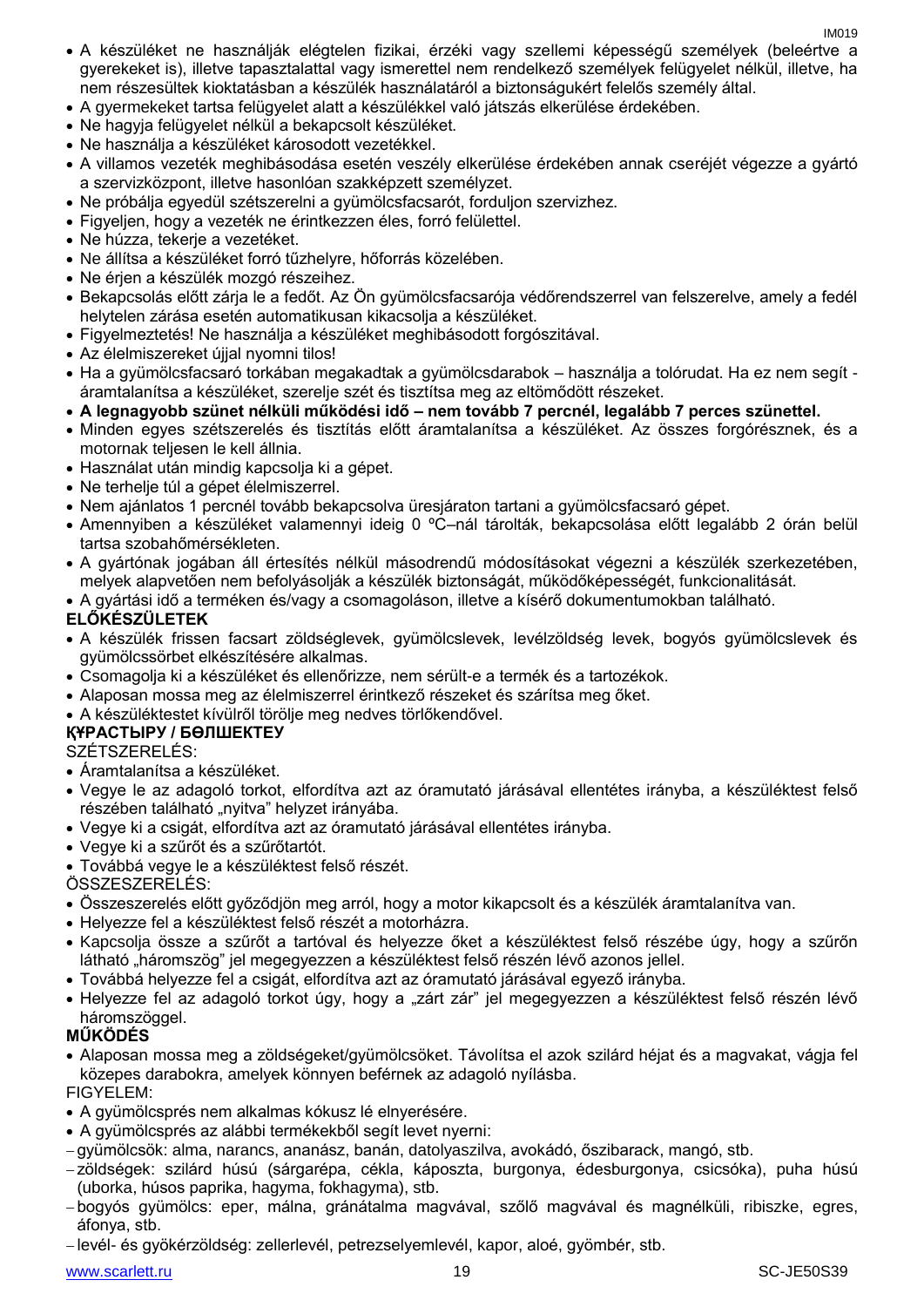- A művelet előtt győződjön meg arról, hogy az adagoló torok biztonságosan le van rögzítve.
- Áramosítsa a gyümölcsprést.
- Állítsa fel a gyümölcslé-kiöntő alá a gyümölcslégyűjtő edényt, a törmelékkivezető nyílás alá pedig а törmelékgyűjtő edényt.
- Állítsa az ON/O/R kapcsolót ON helyzetbe és kapcsolja be a gyümölcsprést.
- Rakja az előkészített zöldséget/gyümölcsöt a gyümölcsprésbe, lágyan nyomva a toló fedéllel.
- SEMMI ESETRE SE TOLJA AZ ÉLELMISZERT UJJÁVAL VAGY IDEGEN TÁRGGYAL.
- **A termékeket csak működő motornál adagolja.**
- Ha ki akarja kapcsolni a készüléket, állítsa a kapcsolót O helyzetbe.
- A gyümölcsprés kiöntője kupakkal van ellátva, amely nem csak cseppmentesítő rendszer, amely megelőzi a gyümölcslé kifolyását, hanem rostszabályozó is egyben.
- Amennyiben nyitott kupakkal történik a préselés, úgy a kapott gyümölcslé gyümölcsdarabokat és rostokat fog tartalmazni. Amennyiben működés közben a kupakot lezárni, a készülék zárt kupakkal való működési ideje függvényében fog változni a gyümölcslé tisztasága.
- Minél tovább fog a gyümölcsprés zárt kupakkal működni, annál tisztább gyümölcslét kapunk.
- Maximálisan rostmentes gyümölcslé elnyerése érdekében használjon legfeljebb egy pohárra való gyümölcsléhez szükséges terméket. E feltétel megszegése esetén nem kap megfelelő eredményt.
- Ne használjon egyszerre egy pohár gyümölcslé elnyeréséhez szükséges terméknél többet, mivel ez meghibásodáshoz vezethet.
- A gyümölcsprés "reverse" funkcióval van ellátva. Amennyiben a gyümölcsprés eltömődött, állítsa a kapcsolót R helyzetbe, a csiga ellenkező irányba kezd forogni.
- A művelet végén áramtalanítsa a gyümölcsprést.
- бітеліп қалса, қосқышты R қалпына ауыстырыңыз, турағыш тетік кері бағытта айнала бастайды.
- Жұмысты аяқтағаннан кейін шырын сыққышты электр желісінен ажыратыңыз.

#### **ELŐNYÖK**

 A «Soft Press» technológia segítségével maximális vitamin-, antioxidánstartalmú, és egyéb hasznos elemekben dús gyümölcslét nyerünk.

#### **TISZTÍTÁS**

- Mossa meg az összes levehető tartozékot meleg szappanos vízben. A szűrő réseit könnyebb mosni visszájáról. Ne mossa a tartozékokat mosogatógépben.
- Ne használjon fém kefét, súrolószert, smirglit.
- Törölje meg a készülékházat kívülről nedves szivaccsal.
- Ne merítse a készülékházat vízbe.
- Valamelyik élelmiszer, pl. sárgarépa festheti a készülék műanyag részeit, ezért célszerű használat után rögtön megmosni kevés mosogatószerrel, és megszárítani őket.
- Károsodás, elhasználódás első jeleinél cserélje a szűrőt.

#### **TÁROLÁS**

Az összeszerelt, száraz gyümölcsfacsarót száraz helyen tárolja.



Ez a jel a terméken, csomagoláson és/vagy kísérő dokumentumokon azt jelenti, hogy ezeket a használt villamos és elektronikus termékeket és elemeket tilos az általános háztartási hulladékkal kidobni. E tárgyakat speciális befogadó pontokban kell leadni.

A hulladékbefogadó rendszerrel kapcsolatos kiegészítő információért forduljon a helyi illetékes hatósághoz. A megfelelő hulladékkezelés segít megőrizni az értékes erőforrásokat és megelőzheti az olyan esetleges negatív hatásokat az emberi egészségre és a környezetre, amelyek a nem megfelelő hulladékkezelés következtében felmerülhetnek fel.

#### **RO INSTRUCȚIUNI DE UTILIZARE MĂSURILE DE SIGURANȚĂ**

- Citiți cu atenție aceste instrucțiuni înainte de a utiliza aparatul pentru a evita defecțiunile în timpul utilizării.
- Înainte de prima conectare, verificați dacă caracteristicile tehnice indicate pe produs corespund parametrilor retelei electrice.
- Manipularea necorespunzătoare poate duce la deteriorarea produsului, pagube materiale și poate cauza daune sănătății utilizatorului.
- Nu folosiți un uscător de păr în aer liber.
- A se utiliza doar în scopuri de utilizare casnică. Aparatul este destinat doar pentru utilizare în condiții casnice. Aparatul nu este destinat pentru utilizare industrială și comercială, precum și pentru utilizare în:
- zonele de bucătărie pentru personalul din magazine, oficii și alte încăperi de producere;
- $-$  ferme:
- clienții din hoteluri, moteluri, pensiuni și alte spații de locuit similar.
- **Se interzice dezasamblarea storcătorului când acesta este conectat la rețeaua de alimentare.** Întotdeauna deconectați aparatul înainte de curățare sau dacă nu-l utilizați.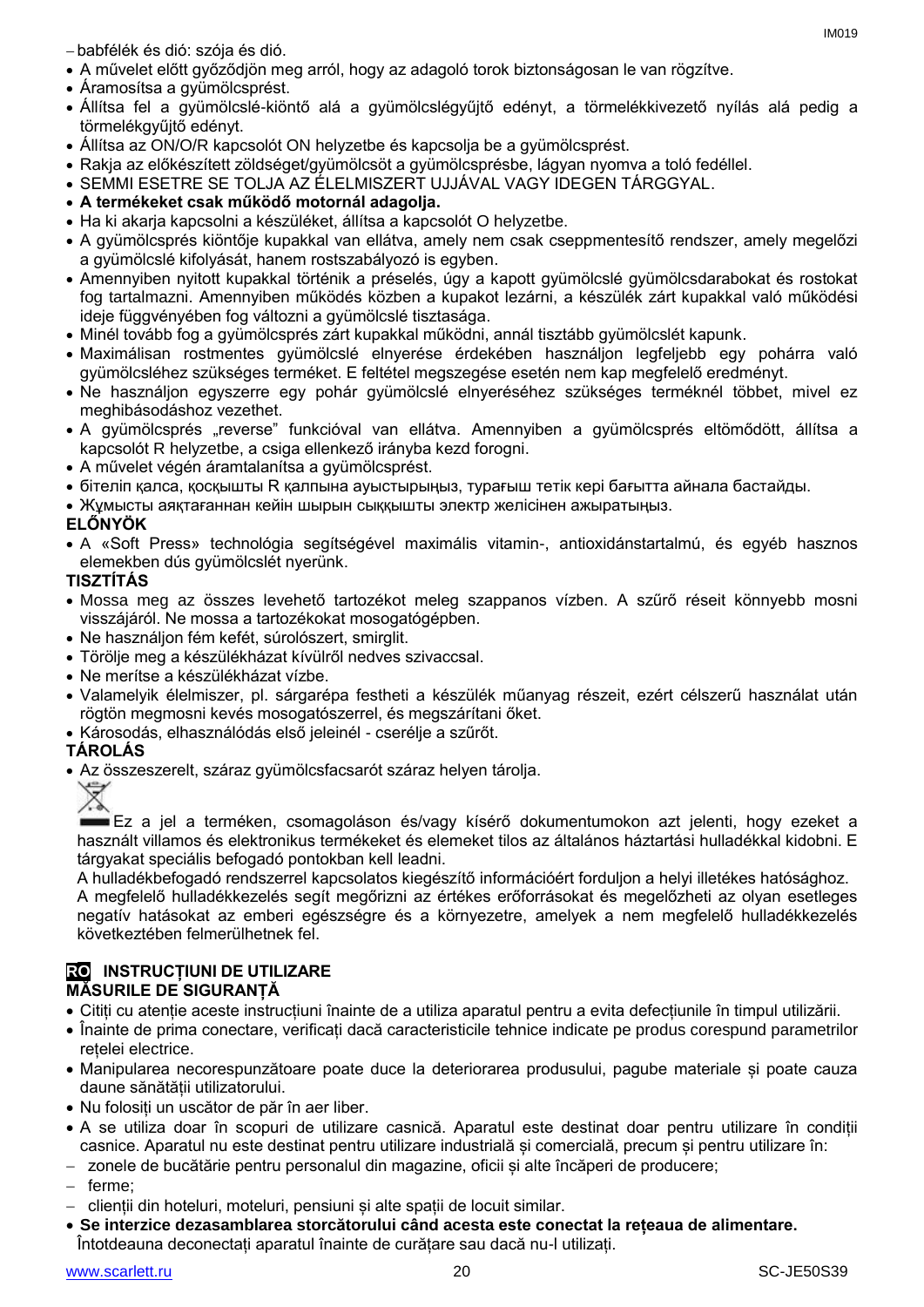IM<sub>019</sub>

- în scopul evitării electrocutării, nu introduceţi aparatul sau cablul de alimentare în apă sau alte lichide. dacă aceasta a avut loc, nu atingeţi aparatul, deconectaţi-l imediat de la reţeaua electrică şi adresaţi-vă la centrul de reparaţii pentru verificare.
- Aparatul nu este destinat persoanelor (inclusiv copiilor) cu capacități fizice, senzoriale și mintale reduse sau dacă ele nu posedă experiență de viață sau cunoștințe, dacă ele nu sunt supravegheate sau instruite privitor la utilizarea aparatului de persoana, responsabilă de siguranța lor.
- Supravegheați copiii pentru a nu le permite jocul cu aparatul.
- Nu lăsați niciodată aparatul în funcțiune fără supraveghere.
- Nu atingeti părțile în miscare ale aparatului.
- Pentru a preveni situațiile periculoase, în cazul deteriorării cablului de alimentare, este necesar ca acesta sa fie înlocuit de producător, centrul de reparații sau de personalul similar califica.
- Nu încercați să reparați aparatul desinestătător sau să înlocuiți careva piese. În cazul detectării unor defecțiuni, adresați-vă celui mai apropiat centru de deservire.
- Aveți grijă ca cablul de alimentare să nu se atingă de margini ascuțite și suprafețe fierbinți.
- La deconectarea aparatului de la sursa de energie electrică, trageți de ștecher și nu apucați de cablu.
- Nu așezați aparatul pe un gaz fierbinte sau cuptor electric, nu-l amplasați în apropierea surselor de căldură.
- Nu atingeți părțile în mișcare ale dispozitivului.
- Atenție! Nu utilizați aparatul dacă sita rotativă s-a defectat.
- Înainte de conectarea aparatului asigurati-vă că capacul este fixat corect. Aparatul dvs. este dotat cu un sistem de siguranță care automat deconectează aparatul dacă capacul nu este pus corect.
- Se interzice împingerea produselor cu degetele. Dacă au rămas bucăți de fructe în tubul de alimentare, utilizați accesoriul de presare. Dacă aceasta nu ajută, deconectați aparatul și scoateți ștecherul din priză, iar apoi dezasamblați-l și curățați resturile rămase.
- **Se interzice utilizarea în continuu mai mult de 7 minute. Pauza între utilizări trebuie să fie de cel puţin 7 minute.**
- Înainte de fiecare dezasamblare şi curăţare este obligatoriu să deconectaţi aparatul de la reţeaua electrică. Toate piesele în mişcare şi motorul trebuie să fie oprite complet.
- Deconectaţi aparatul în mod obligatoriu după finalizarea utilizării.
- Nu supraîncărcați produsele electrocasnice.
- Nu se recomandă să lăsați storcătorul să funcționeze în gol mai mult de 1 minut.
- Dacă produsul a fost păstrat pentru o perioadă de timp la temperaturi sub 0 °C, atunci înainte de conectare acesta ar trebui să se afle la temperatura camerei, timp de cel puțin 2 ore.
- Producătorul își rezervă dreptul de a introduce fără notificare prealabilă mici modificări în construcţia produsului, care nu influențează semnificativ siguranța, capacitatea de funcționare și performanța acestuia.
- Data fabricării este indicată pe produs şi/sau pe ambalaj, precum şi pe documentele însoţitoare.

#### **PREGĂTIREA**

- Aparatul servește la pregătirea sucurilor proaspăt stoarse din legume, fructe, verdeață, fructe de pădure, precum și a sorbetului de fructe.
- Despachetați aparatul și asigurați-vă că produsul și accesoriile lui nu sunt deteriorate.
- Spălați bine detaliile care vor intra în contact cu produsele și uscați-le.
- Stergeți exteriorul carcasei cu o pânză moale, puțin umedă.

#### **ҚҰРАСТЫРУ / БӨЛШЕКТЕУ**

#### DEZASAMBLAREA:

- Deconectați aparatul de la electricitate.
- Scoateți tubul de alimentare, rotindu-l contrar acelor ceasornicului în direcția poziției "deschis" pe partea de sus a carcasei.
- Scoateți melcul, rotindu-l contrar acelor ceasornicului.
- Scoateți filtrul și suportul filtrului.
- Apoi scoateți partea de sus a carcasei.

#### ASAMBLAREA:

- Înainte de asamblare, asigurați-vă că motorul este deconectat și că aparatul nu este conectat la rețeaua electrică.
- Instalați partea de sus a carcasei pe partea cu motor.
- Conectați filtrul la suport și instalați-le pe partea de sus a carcasei astfel încât semnul triunghiului de pe filtru să coincidă cu semnul similar de pe partea de sus a carcasei.
- Apoi instalați melcul, rotindu-l în direcția acelor ceasornicului până la blocare.
- Instalați tubul de alimentare astfel încât semnul cu lacăt închis să coincidă cu semnul triunghiului de pe partea de sus a carcasei.

#### **UTILIZAREA**

 Spălați bine legumele / fructele. Curățați coaja tare și sâmburii, tăiați în bucăți nu prea mari, care ar intra cu usurință în tubul de alimentare.

#### ATENȚIE:

Storcătorul nu poate fi utilizat pentru obținerea sucului din cocos.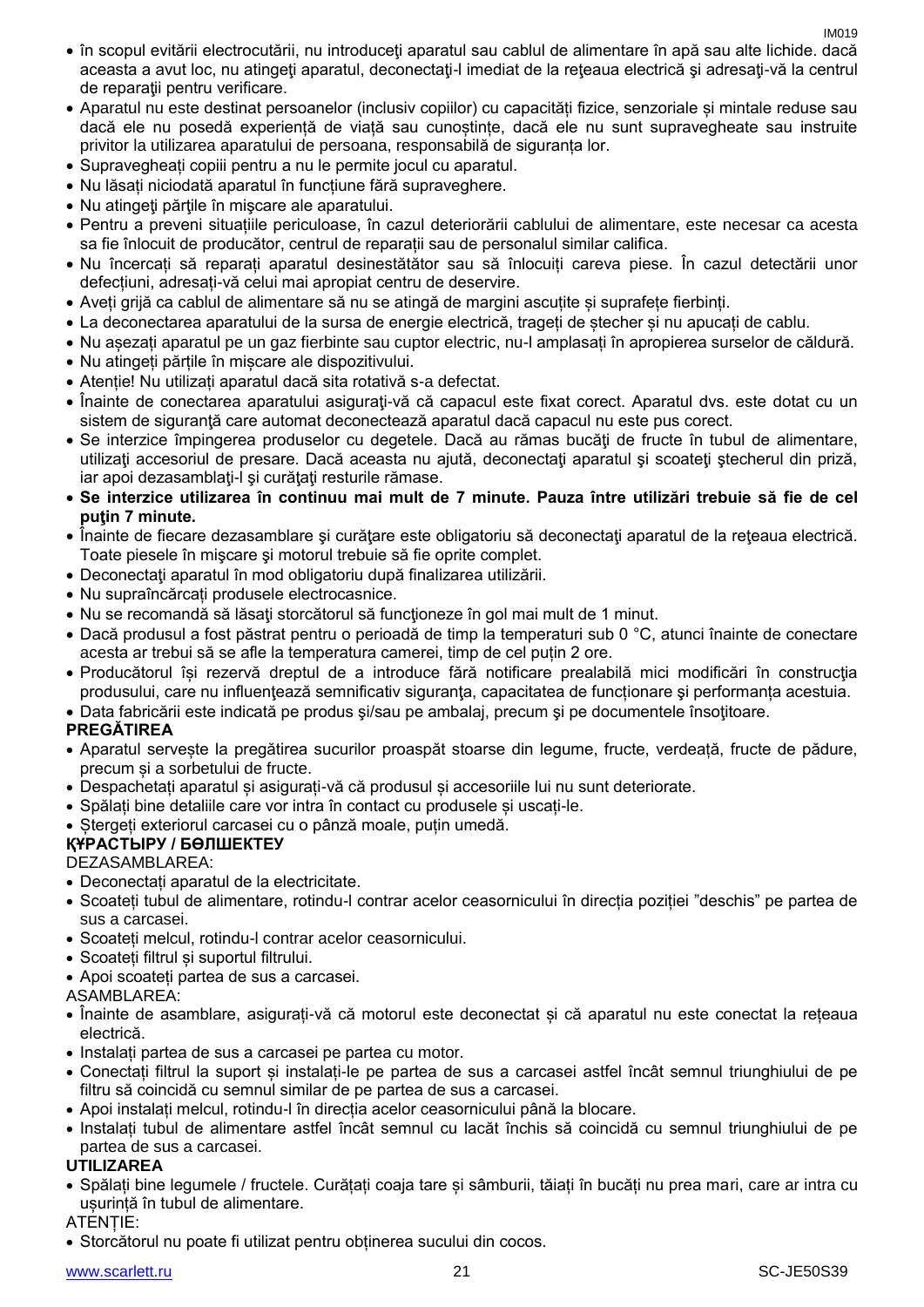- Storcătorul poate fi utilizat pentru obținerea sucului din:
- din fructe: mere, portocale, ananași, banane, curmale, avocado, piersici, mango, etc.
- din legume: atât tari (morcov, sfeclă, varză, cartofi, batat, napi), cât și moi (castraveți, ardei dulce, ceapă, usturoi), etc.
- din fructe de pădure: căpșuni, zmeură, rodii cu sâmburi, struguri cu sâmburi și fără, coacăză, agriș, mure, etc.
- din ierburi și rădăcini: țelină, pătrunjel, mărar, aloe, ghimber, etc.
- din boabe și nuci: soia și nuci.
- Înainte de utilizare asigurați-vă că tubul de alimentare este fixat bine.
- Conectați storcătorul la rețeaua electrică.
- Puneți recipientul pentru suc sub orificiul pentru suc, iar sub orificiul pentru pulpă, recipientul pentru pulpă.
- Mișcați comutatorul în ON/O/R în poziția ON, pentru a conecta storcătorul.
- Introduceți legumele / fructele pregătite în storcător, apăsând ușor cu accesoriul de presare.
- SE INTERZICE FOLOSIREA DEGETELOR SAU ALTOR OBIECTE STRĂINE PENTRU ACEASTA.
- **Introduceți produsele doar când motorul funcționează.**
- Pentru a-l deconecta, mișcați-l în poziția O.
- Orificiul pentru suc este dotat cu un "capac" care reprezintă simultan atât sistemul de "anti-picurare", care previne picurarea sucului la sfârșitul utilizării, cât și de reglare al pulpei.
- Dacă veți stoarce sucul cu capacul deschis, atunci el va fi cu bucăți de fructe și pulpă. Dacă veți închide capacul în procesul de utilizare, atunci, în funcție de durata utilizării storcătorului cu compartimentul pentru suc închis, se va schimba și limpezimea acestuia.
- Cu cât mai mult storcătorul va funcționa cu capacul închis, cu atât mai limpede va fi sucul la ieșire.
- Pentru a obține un suc de limpezime maximă, este necesar să folosiți produse pentru cel mult un pahar. Dacă nu veți respecta această condiție, rezultatul nu va fi satisfăcător.
- Nu folosiți produse mai mult decât pentru a obține un pahar de suc, în caz contrar aceasta poate duce la deteriorarea aparatului.
- Storcătorul este dotat cu funcția de revers. Daca storcătorul este blocat, mutați comutatorul în poziția R, melcul va începe să se rotească în sensul invers.
- La sfârșitul utilizării, deconectați storcătorul de la rețeaua electrică.

#### **AVANTAJE**

 Tehnologia «Soft Press» permite obținerea unui suc cu un conținut maxim de vitamine, antioxidanți și alte substanțe nutritive.

#### **CURĂŢAREA**

- Spălaţi toate piesele detaşabile cu apă caldă şi săpun. Se interzice spălarea în maşina de spălat vase.
- Nu folosiți pentru curățare perii metalice, detergenți abrazivi sau lavete dure.
- Stergeti carcasa din exterior cu un burete umed.
- Nu introduceţi baza în apă.
- Piesele detaşabile de plastic ale storcătorului pot fi colorate de unele produse, de exemplu, de morcov. Din acest motiv, imediat după finalizarea utilizării, este necesar de a le spăla cu o cantitate mică de detergent neabraziv, iar apoi clătiți-le bine și uscați-le complet.

#### **PĂSTRAREA**

Păstraţi storcătorul spălat, uscat şi asamblat într-un loc uscat.



Simbolul dat pe produs, ambalaj si/sau documentele însotitoare înseamnă că aparatele electrice și electronice, şi bateriile uzate nu trebuie aruncate împreună cu deşeurile menajere. Acestea trebuie duse la punctele de colectare specializate.

Adresaţi-vă la autorităţile locale pentru a obţine informaţii suplimentare referitor la sistemele existente de colectare a deşeurilor.

Reciclarea corectă va contribui la păstrarea resurselor valoroase şi la prevenirea posibilelor efecte negative asupra sănătăţii oamenilor şi a mediului înconjurător, care ar putea apărea în rezultatul reciclării incorecte a deşeurilor.

#### **PL INSTRUKCJA OBSŁUGI ŚRODKI OSTROŻNOŚCI**

- Zalecamy uważnie przeczytać niniejszą instrukcję przed uruchomieniem urządzenia, aby uniknąć awarii podczas użytkowania.
- Przed pierwszym włączeniem należy sprawdzić, czy dane techniczne podane na wyrobie są zgodne z parametrami prądu elektrycznego.
- Niewłaściwe postępowanie może spowodować uszkodzenie wyrobu, wyrządzić szkodę materialną albo spowodować zagrożenie zdrowia użytkownika.
- Nie używać na zewnatrz pomieszczeń.
- Urządzenie jest przeznaczone tylko do użytku domowego. Urządzenie nie jest przeznaczone do używania w przemyśle i w handlu, a także do wykorzystania: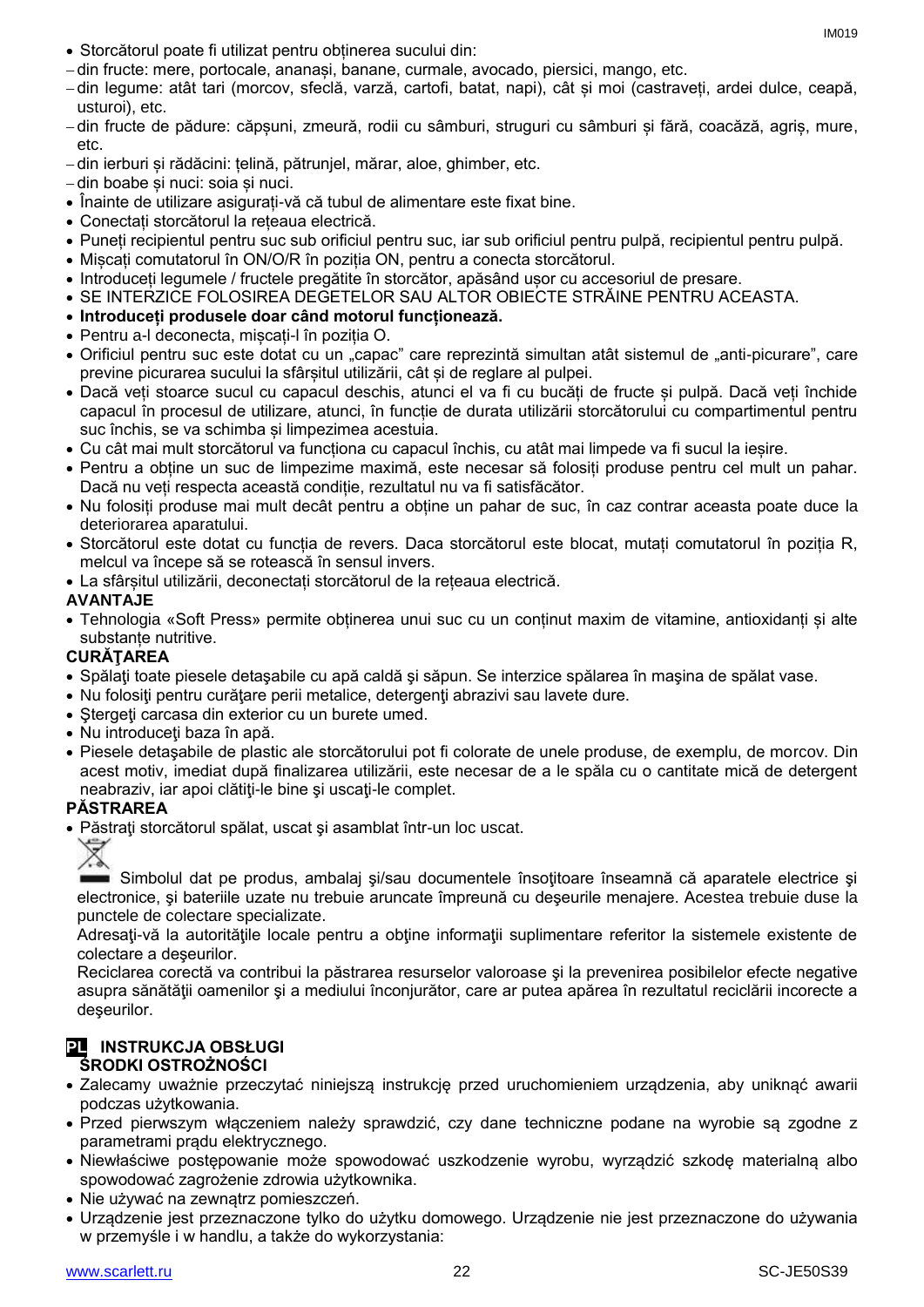- w pomieszczeniach kuchennych dla pracowników w sklepach, biurach i innych pomieszczeniach produkcyjnych;
- w domach rolników;
- przez klientów w hotelach, motelach, pensjonatach i innych podobnych miejscach zamieszkania.
- **Nie wolno rozbierać sokowirówki, jeśli jest ona podłączona do sieci elektrycznej.** Zawsze odłączaj zasilanie sieciowe, gdy urządzenie nie jest używane lub przed czyszczeniem.
- Aby uniknąć porażenia prądem elektrycznym i pożaru, nie wolno zanurzać urządzenia ani przewodu zasilającego w wodzie lub innej cieczy. Jeśli tak się stało, należy natychmiast odłączyć go od źródła zasilania prądem elektrycznym i skontaktować się z Punktem Serwisowym w celu sprawdzenia.
- Urządzenie nie jest przeznaczone do użytku przez osoby (w tym dzieci) o ograniczonych możliwościach fizycznych, zmysłowych lub umysłowych albo, w przypadku braku doświadczenia lub wiedzy, jeśli nie znajdują się one pod nadzorem lub nie poinstruowane na temat korzystania z urządzenia przez osobę odpowiedzialną za ich bezpieczeństwo.
- Dzieci powinny być nadzorowane, aby zapobiec grze z urządzeniem.
- Nie zostawiaj włączonego urządzenia bez nadzoru.
- Nie używaj akcesoriów, które nie są dołączone do zestawu wraz z urządzeniem.
- Jeżeli przewód zasilający ulegnie uszkodzeniu, to powinien on być wymieniony u wytwórcy lub w specjalistycznym zakładzie naprawczym albo przez wykwalifikowaną osobę.
- W przypadku uszkodzenia przewodu zasilającego jego wymiany, aby uniknąć niebezpieczeństw, powinien dokonać producent lub upoważniony przez niego Punkt Serwisowy bądź podobny wykwalifikowany personel.
- Nie wolno próbować naprawiać urządzenia samodzielnie. W przypadku usterek należy skontaktować się z najbliższym Punktem Serwisowym.
- Należy uważać, aby przewód zasilający nie dotykał ostrych krawędzi i gorących powierzchni.
- Nie ciągnij, nie przekręcaj i nie nawijaj przewodu sieciowego dookoła niczego.
- Nie umieszczaj urządzenia na gorącej kuchni gazowej lub elektrycznej, nie należy umieszczać go w pobliżu źródeł ciepła.
- Nie dotykaj części ruchomych urządzenia.
- Ostrzeżenie! Nie używaj urządzenia, jeśli sitko obrotowe jest uszkodzone.
- Przed włączeniem urządzenia upewnij się, że pokrywa jest niezawodnie zablokowana. Urządzenie wyposażone jest w system bezpieczeństwa, który automatycznie wyłącza urządzenie w przypadku nieprawidłowej instalacji pokrywy.
- Nie wolno pchać produktów palcami. Jeśli kawałki owoców zostały zablokowane w leju zasypowym, skorzystaj z popychacza. Jeśli to nie pomoże, wtedy wyłącz silnik i odłącz urządzenie od sieci elektrycznej, rozbierz go i wyczyść zatkane miejsca.
- **Nie jest dozwolona ciągła praca urządzenia ponad 7 minut. Przerwa między kolejnymi uruchomieniami powinna wynosić nie mniej niż 7 minut.**
- Za każdym razem, przed rozebraniem i czyszczeniem należy odłączyć urządzenie od sieci elektrycznej. Wszystkie obracające się części i silnik muszą całkowicie się zatrzymać.
- Za każdym razem po zakończeniu pracy obowiązkowo należy wyłączyć urządzenie.
- Nie należy przeciążać urządzenia nadmierną ilością produktów.
- Nie zaleca się pozostawiania sokowirówki włączonej na biegu jałowym dłużej niż przez 1 min.
- Jeśli urządzenie przez jakiś czas znajdowało się w temperaturze poniżej 0ºC, przed włączeniem musi być przechowywane w temperaturze pokojowej nie krócej niż w ciągu 2 godzin.
- Producent zastrzega sobie prawo, bez dodatkowego powiadomienia, do wprowadzania drobnych zmian w konstrukcji wyrobu, które zupełnie nie wpływają na jego bezpieczeństwo, sprawność ani funkcjonalność.
- Data produkcji podana na wyrobie i/lub na opakowaniu, a także w dołączonej dokumentacji.

### **PRZYGOTOWANIE**

- Urządzenie służy do przygotowania świeżo wyciskanych soków z warzyw, owoców, ziół, jagód, a także owocowego sorbetu.
- Rozpakuj urządzenie i sprawdź, czy nie są uszkodzone wyrób i akcesoria.
- Dokładnie umyj części, które będą stykać się z produktami, i wysusz.

Przetrzyj zewnętrzną obudowę miękką, lekko zwilżoną szmatką.

### **ҚҰРАСТЫРУ / БӨЛШЕКТЕУ**

### DEMONTAŻ:

- Odłącz urządzenie od sieci elektrycznej.
- Zdejmij lejek zasypowy, obracając go przeciwnie do ruchu wskazówek zegara, w kierunku położenia "otwarte" w górnej części obudowy.
- Wyjmij ślimak, w tym celu obróć go przeciwnie do ruchu wskazówek zegara.
- Wyjmij filtr i uchwyt filtra.
- Potem zdejmij górną część obudowy.

MONTAŻ:

- Przed montażem upewnij się, że silnik jest wyłączony oraz urządzenie jest odłączone od sieci elektrycznej.
- Ustaw górną część obudowy na części silnikowej.